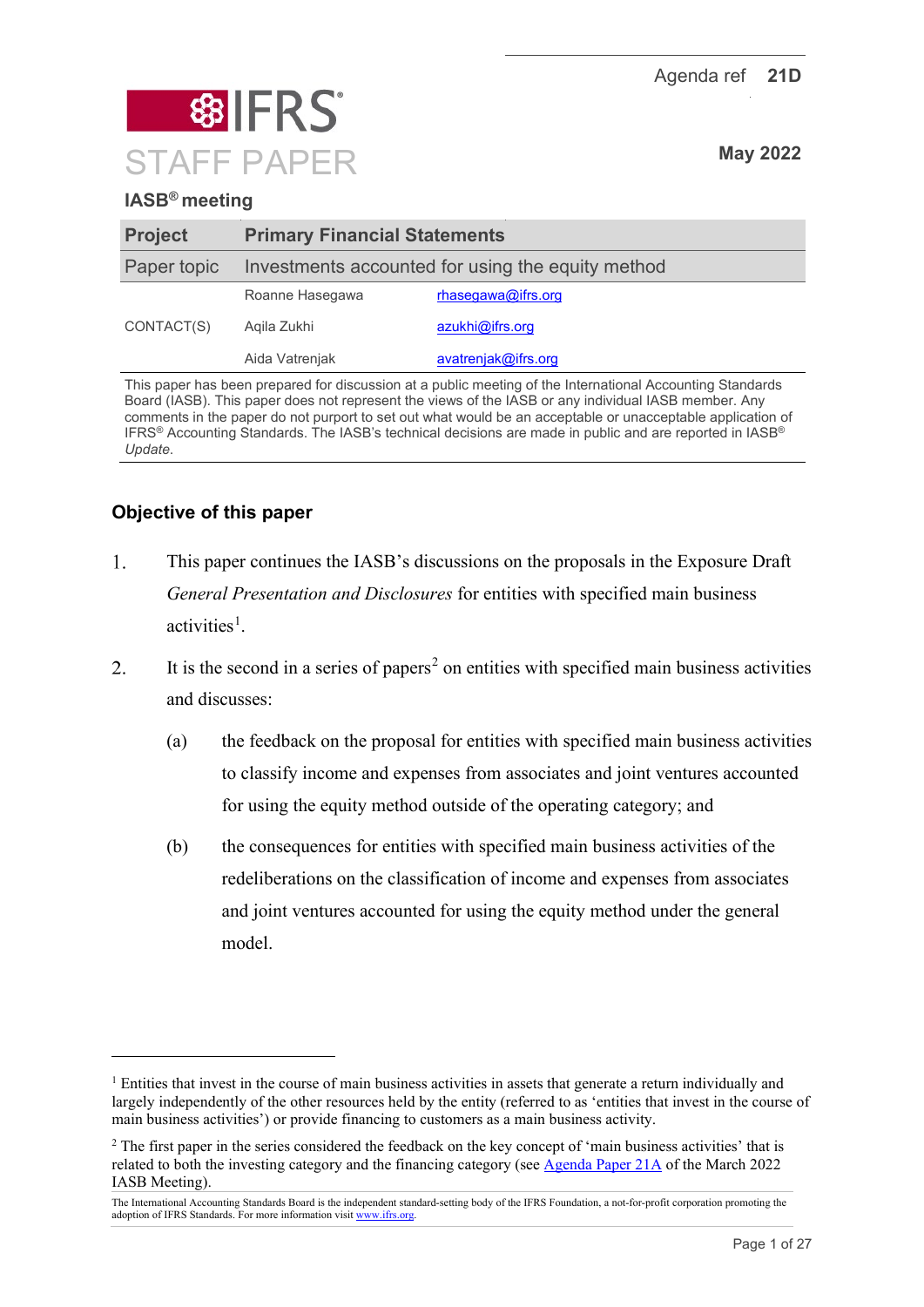$3<sub>1</sub>$ The staff do not make any recommendations or ask the IASB to make any decisions in this paper. The staff will bring back a future paper on the issues discussed in this paper on which the staff will ask the IASB to make decisions. In future papers the staff will also consider other issues related to entities with specified main business activities and whether any transition guidance is required.

## **Structure of the paper**

- $\overline{4}$ . This paper is structured as follows:
	- (a) background (paragraphs [5](#page-1-0)[–19\)](#page-5-0);
		- (i) proposals in the Exposure Draft (paragraph [5\)](#page-1-0);
		- (ii) comment letter feedback on the proposals in the Exposure Draft (paragraphs  $6-15$ );
		- (iii) summary of related tentative IASB decisions from its redeliberations to date (paragraphs [16–](#page-5-1)[19\)](#page-5-0);
	- (b) consistency in presentation of income and expenses from investments (paragraphs [20–](#page-6-0)[26\)](#page-8-0);
	- (c) implications for entities with specified main business activities if the IASB were to proceed with the proposal (paragraphs  $27-53$  $27-53$ );
	- (d) Appendix A— Extract of the illustrative example of the statement of financial performance for an insurance entity;
	- (e) Appendix B— Extracts from the Exposure Draft; and
	- (f) Appendix C— Extracts from IFRS Accounting Standards.

## **Background**

## *Proposals in the Exposure Draft*

<span id="page-1-0"></span>5. The Exposure Draft proposed that: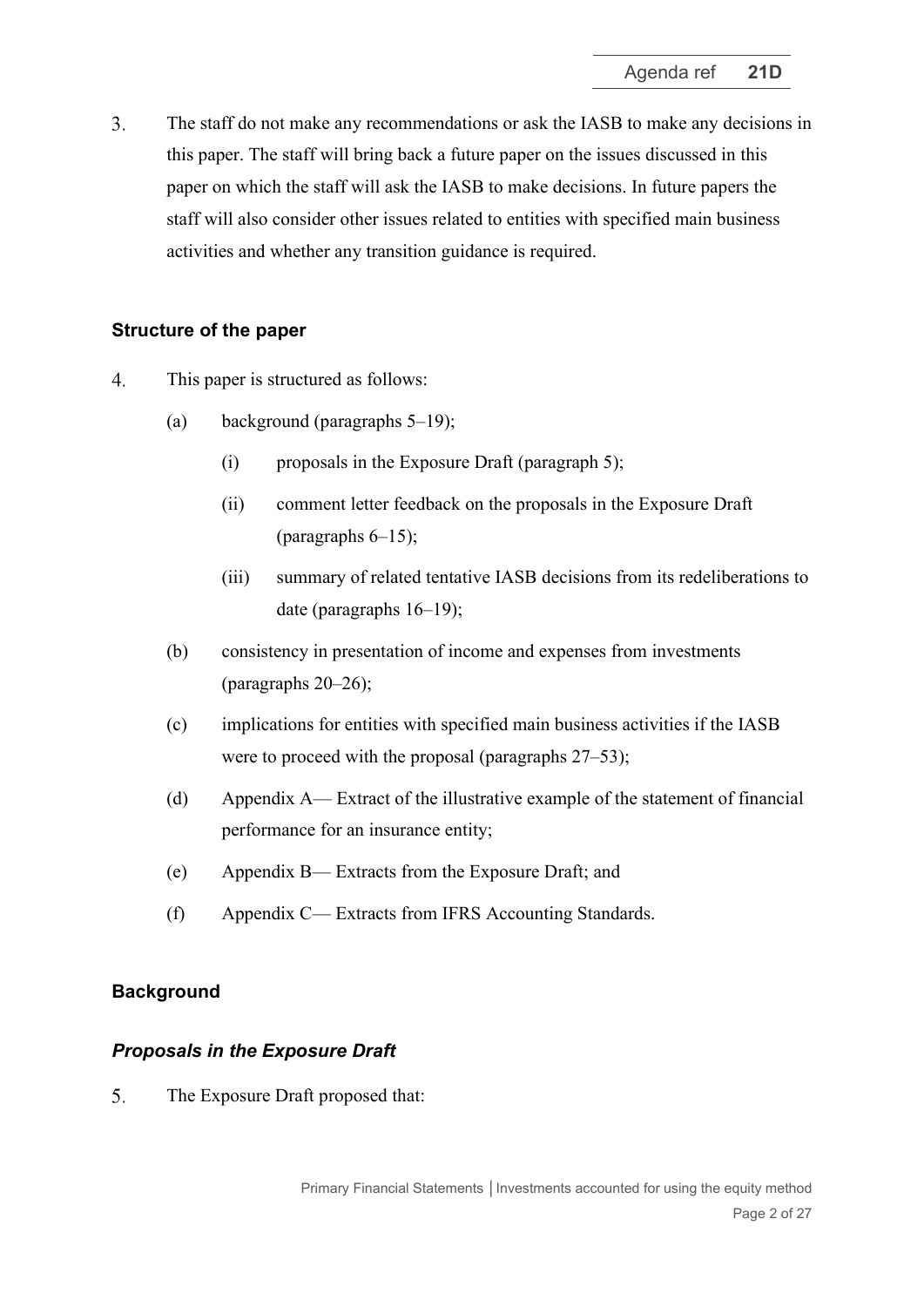- (a) income and expenses from investments made in the course of an entity's main business activities, including income and expenses from associates and joint ventures not accounted for using the equity method be classified in the operating category; and
- (b) income and expenses from associates and joint ventures accounted for using the equity method be classified outside of the operating category by all entities regardless of their relationship to main business activities (paragraphs 47, 48, 53, B27, B32 and B38 of the Exposure Draft).

## *Comment letter feedback on the proposals in the Exposure Draft*

<span id="page-2-0"></span>6. Feedback on the proposals in the Exposure Draft for investments in associates and joint ventures held by entities with specified main business activities was generally focused on the distinction between integral and non-integral associates and joint ventures. This feedback is excluded from the comments below because the IASB has tentatively decided not to proceed with this proposal (see [Agenda Paper 21A](https://www.ifrs.org/content/dam/ifrs/meetings/2021/october/iasb/ap21a-primary-financial-statements-associates-and-joint-ventures.pdf) of the October 2021 IASB meeting).

#### *Comments from users*

- <span id="page-2-2"></span>7. Most users agreed with the proposal for entities to classify income and expenses from associates and joint ventures accounted for using the equity method outside of operating profit. The reasons given for supporting the proposal included:
	- (a) the potential effect of post-tax, post-financing measures, and the effect on any margin analysis, if income and expenses from associates and joint ventures accounted for using the equity method were included in operating profit; and
	- (b) requiring income and expenses from associates and joint ventures accounted for using the equity method to be classified in a specific location within the statement of profit or loss enhances comparability of the financial statements across different entities.
- <span id="page-2-1"></span>8. Of the users that commented, only one organisation representing users specifically commented on entities with specified main business activities. This organisation said that the only case where an exception to classifying income and expenses from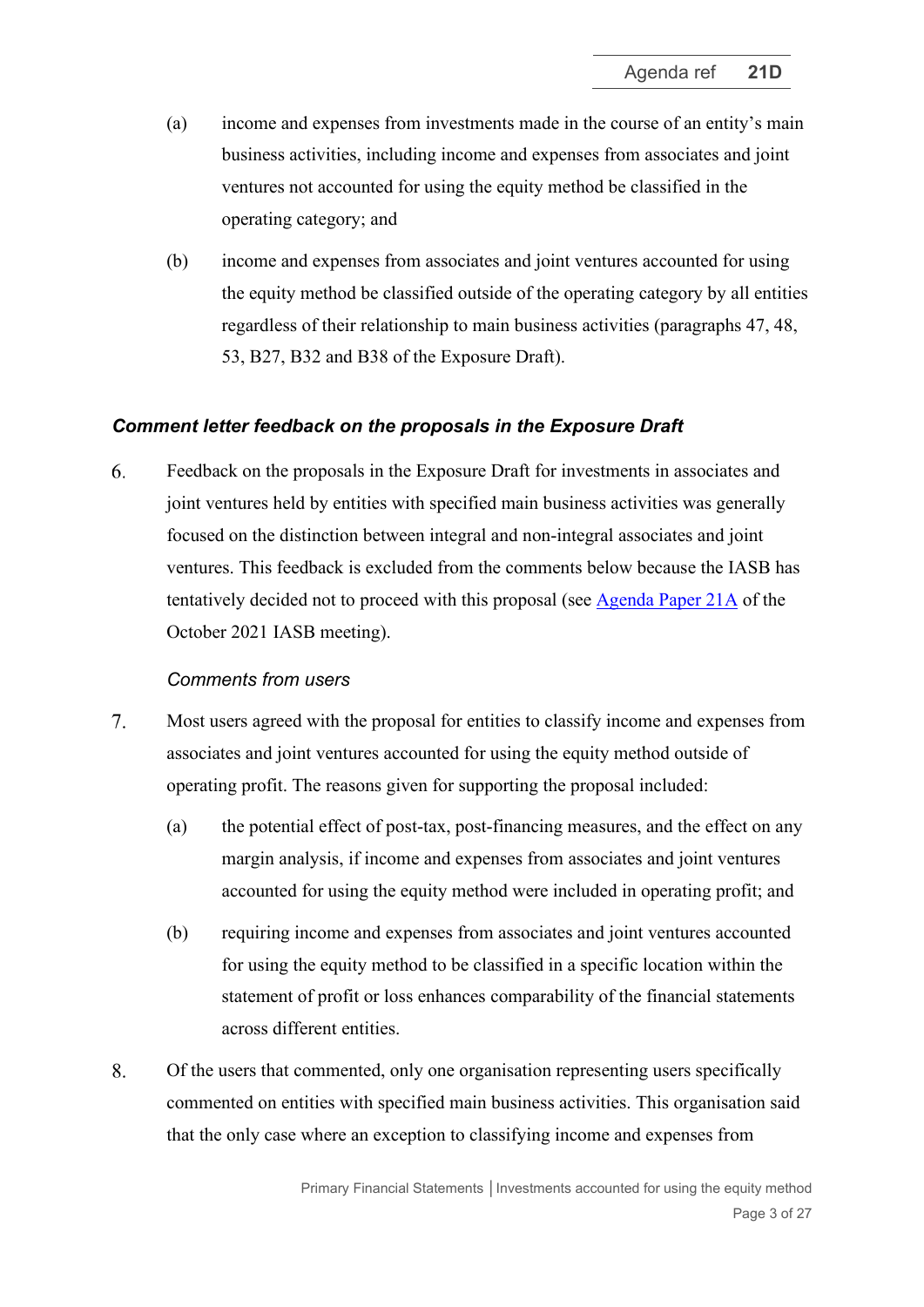associates and joint ventures accounted for using the equity method in the operating category may be necessary is when the investments back insurance contracts.

#### *Comments from industry bodies and entities in specific industries*

- <span id="page-3-0"></span>9. Most respondents from the banking industry agreed with the proposal that income and expenses from associates and joint ventures accounted for using the equity method be classified outside of the operating category.
- <span id="page-3-3"></span> $10<sub>l</sub>$ A few respondents from the real estate industry disagreed, in particular, with classifying income and expenses from joint ventures outside of the operating category. They explained that common legal structures used in some jurisdictions result in such investments being accounted for using the equity method, but these investments are actively managed as part of operations and, therefore, the proportionate share of profit and loss from the joint venture is an integral part of a real estate entity's operating profit.
- <span id="page-3-4"></span>11. Some respondents from the insurance industry disagreed with classifying income and expenses from associates and joint ventures accounted for using the equity method outside the operating category and expressed concerns about presentation mismatches arising when investments in associates and joint ventures accounted for using the equity method are held to cover insurance contract liabilities. One respondent from the insurance industry said that investments in associates and joint ventures are immaterial.

#### *Comments from other stakeholders*

- <span id="page-3-1"></span>12. One respondent, an accountancy body, suggested that the IASB require all entities to present income and expenses from associates and joint ventures accounted for using the equity method in a separate single line item classified in the investing category or a category between the operating category and the investing category.
- <span id="page-3-2"></span>13. One respondent, an accounting network, said that entities with specified main business activities, particularly those in the investment and insurance industries, should classify income and expenses from all associates and joint ventures in the operating category because in practice such entities do not differentiate between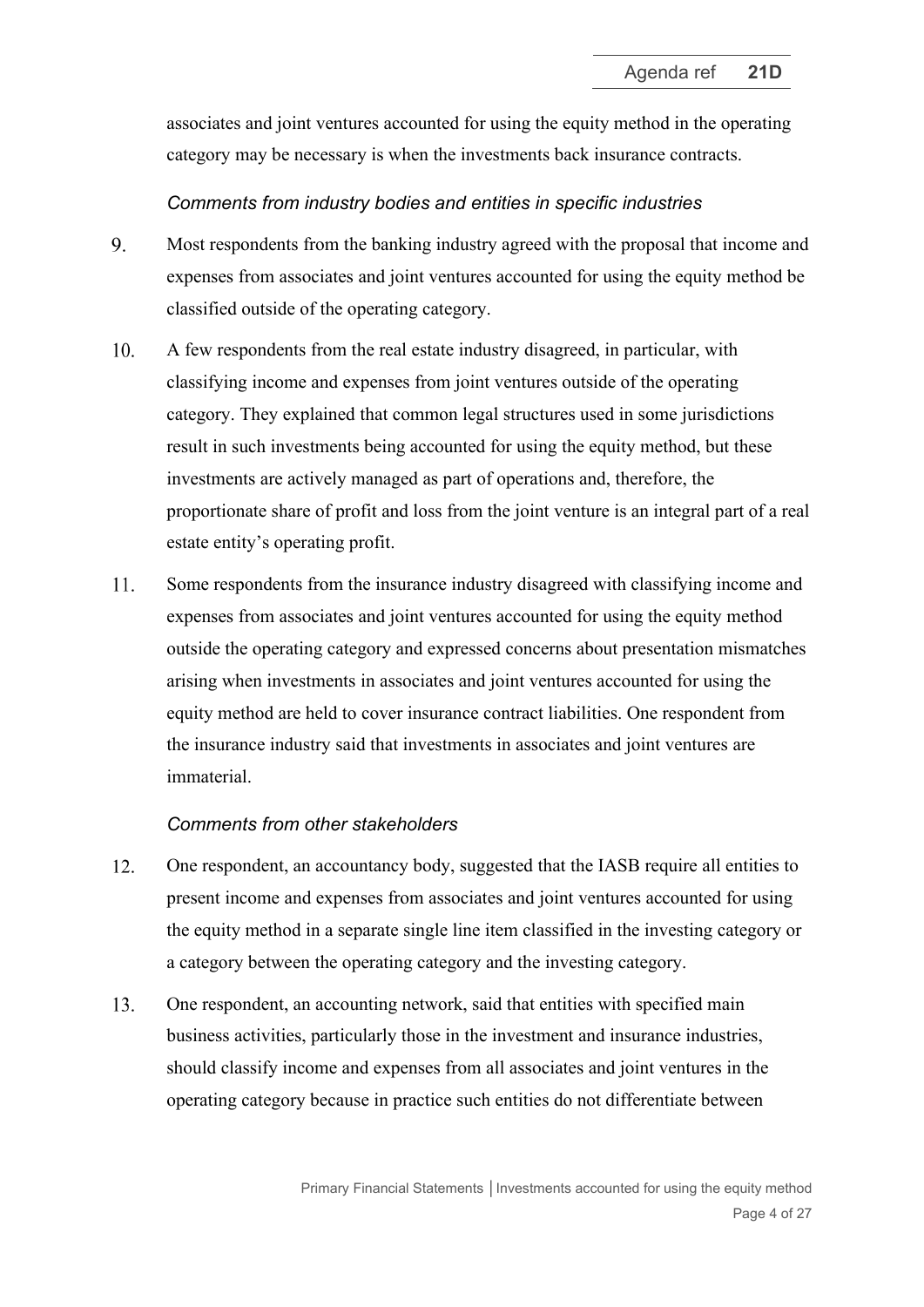investing in associates and joint ventures and other types of investments as part of their main business activities.

- <span id="page-4-2"></span>14. A few respondents, including an accounting network, said that they think it is counterintuitive that income and expenses from investments in associates and joint ventures accounted for using the equity method will never qualify for presentation in the operating category, but income and expenses from investments in equity  $in$ struments<sup>[3](#page-4-1)</sup> over which an entity does not have joint control or significant influence are required to be classified in the operating category when the investments are in the course of main business activities.
- <span id="page-4-0"></span>15. A few accountancy bodies said that income and expenses from associates and joint ventures accounted for using the equity method should be classified in the operating category when the returns impact parties other than shareholders, such as insurance contract policyholders. One of these respondents suggested that in order to achieve the objective of IFRS 17 *Insurance Contracts* for insurers to present both 'investment revenue' and 'insurance finance expense' together as 'net finance result' (see Appendix A for the illustrative example of the statement of financial performance of an insurance entity), entities applying IFRS 17 should present income and expenses from associates and joint ventures accounted for using the equity method as a separate line item within the operating category either:
	- (a) within 'net financial result' between 'credit impairment losses' and 'insurance finance expenses'; or
	- (a) directly below net financial result with a subtotal of 'net financial result and income and expenses from associates and joint ventures accounted for using the equity method'.

<span id="page-4-1"></span><sup>&</sup>lt;sup>3</sup> Equity instruments are either measured at fair value through profit or loss or fair value through other comprehensive income if the entity applies the election in paragraph 5.7.5 in IFRS 9 *Financial Instruments* (see paragraph 4.1.4 of IFRS 9)*.*This election is an irrevocable election made on an instrument-by-instrument basis on initial recognition. Amounts presented in other comprehensive income are not subsequently transferred to profit or loss. Dividends received are recognised in profit or loss unless the dividend clearly represents a recovery of part of the cost of the investment (see paragraph B5.7.1 of IFRS 9).

Primary Financial Statements │Investments accounted for using the equity method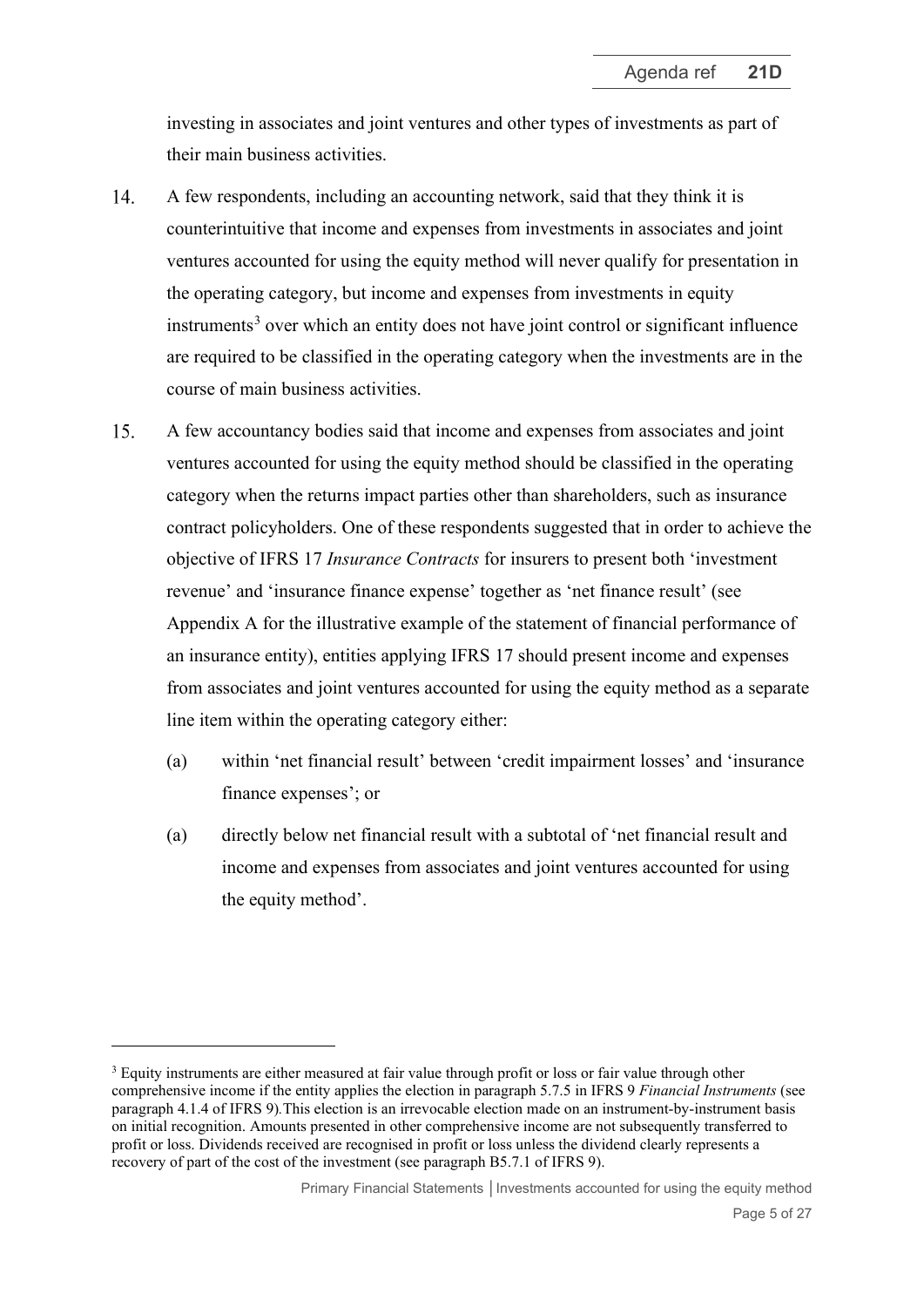### *Summary of related IASB tentative decisions from redeliberations to date*

- <span id="page-5-1"></span>In October 2021 (see [Agenda Paper 21A\)](https://www.ifrs.org/content/dam/ifrs/meetings/2021/october/iasb/ap21a-primary-financial-statements-associates-and-joint-ventures.pdf), the IASB tentatively decided to: 16.
	- (a) proceed with the proposal under the general model to require an entity to classify income and expenses from associates and joint ventures accounted for using the equity method outside the operating category;
	- (b) not to proceed with the proposal to require an entity to present the subtotal 'operating profit or loss and income and expenses from integral associates and joint ventures'; and
	- (c) not to proceed with the proposal to require an entity to identify and present income and expenses from integral associates and joint ventures separately from income and expenses from non-integral associates and joint ventures.
- 17. In December 2021 (see [Agenda Paper 21B\)](https://www.ifrs.org/content/dam/ifrs/meetings/2021/december/iasb/ap21b-pfs-income-and-expenses-classified-in-the-investing-category.pdf), the IASB tentatively decided to classify income and expenses from associates and joint ventures accounted for using the equity method in the investing category.
- 18. In February 2022 (see [Agenda Paper 21A\)](https://www.ifrs.org/content/dam/ifrs/meetings/2022/february/iasb/ap21a-principles-for-presentation-and-required-line-items-in-primary-financial-statements.pdf), the IASB tentatively decided to retain the line item for share of profit or loss from associates and joint ventures accounted for using the equity method.
- <span id="page-5-0"></span>19. In March 2022 (see [Agenda Paper 21A\)](https://www.ifrs.org/content/dam/ifrs/meetings/2022/march/iasb/ap21a-entities-with-specified-main-business-activities-general.pdf), the IASB tentatively decided to clarify that:
	- (a) the role of main business activities in the requirements of the [draft] IFRS Accounting Standard is limited to assessing whether an entity invests in the course of its main business activities or provides financing to customers as a main business activity. The assessment is performed at the reporting-entity level. Any changes in the outcome of the assessment should be applied prospectively with disclosure of the fact that there has been a change and information about the effect of the change that would allow users to perform trend analysis on operating profit.
	- (b) investing in the course of main business activities or providing financing to customers as a main business activity is a matter of fact and not an assertion. An entity will need to use its judgement in assessing whether it invests in the course of its main business activities or provides financing to customers as a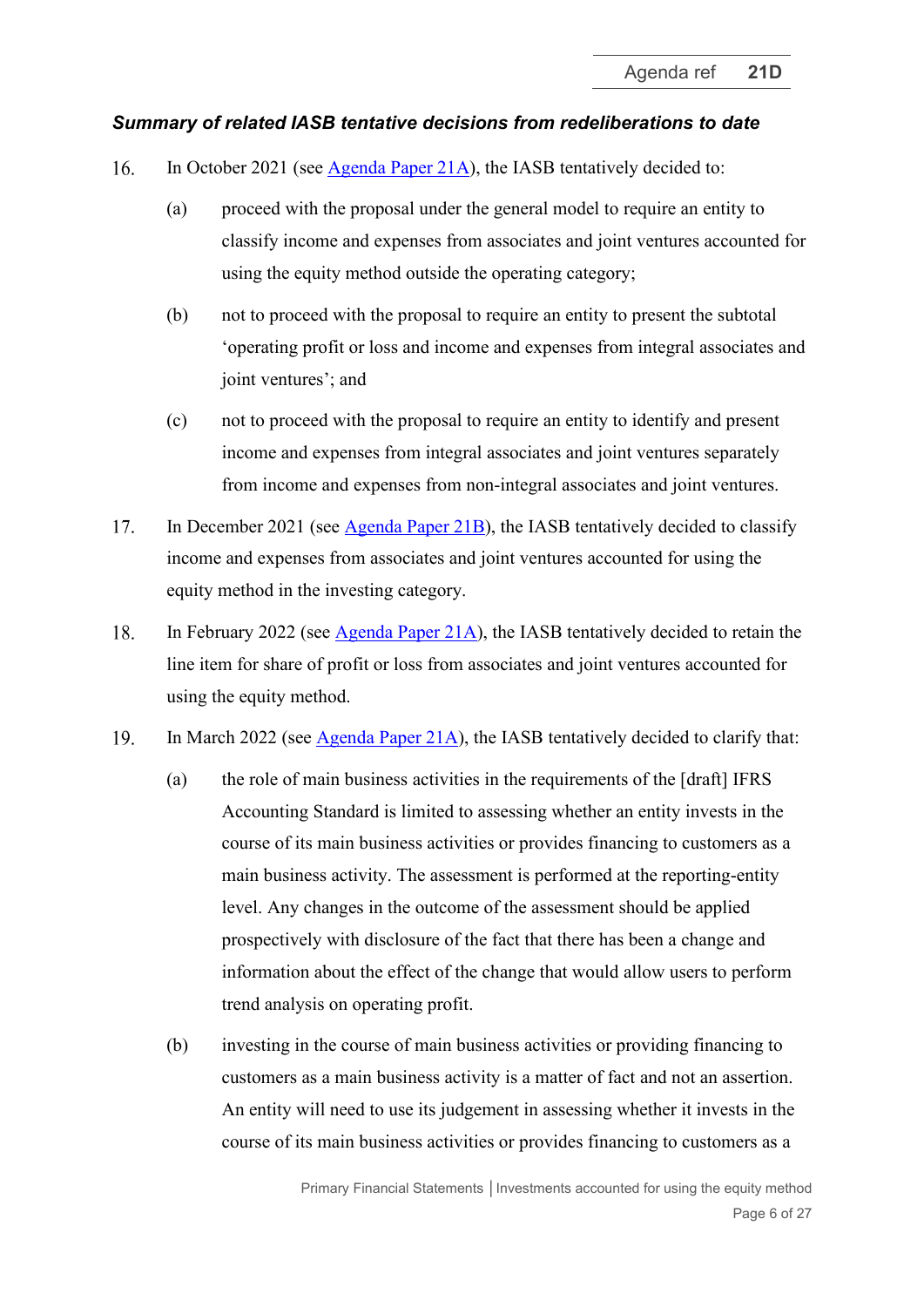main business activity. The assessment should be based on observable evidence to the extent available.

- (c) examples of observable evidence are:
	- (i) operating performance measures used in public communications; and
	- (ii) information about segments, if an entity applies IFRS 8 *Operating Segments*. Specifically:
		- 1. a reportable segment that comprises a single business activity indicates that the business activity is a main business activity of the entity.
		- 2. an operating segment that comprises a single business activity indicates the business activity could be a main business activity of the entity—if the performance of the operating segment is an important indicator of the operating performance of the entity.
- <span id="page-6-1"></span>(d) the specified subtotals similar to gross profit in paragraph B78 of the Exposure Draft are examples of important indicators of operating performance for an entity that invests in the course of its main business activities or provides financing to customers as a main business activity.

## **Consistency in presentation of income and expenses from investments**

- <span id="page-6-0"></span>20. A few respondents said that income and expenses from investments in associates and joint ventures accounted for using the equity method should be presented consistently with other investments held by entities that invest in the course of main business activities. In their view the outcome of presenting investments from associates and joint ventures accounted for using the equity method differently to other investments is counterintuitive (see paragraph [14\)](#page-4-2).
- 21. The staff acknowledge that when looking at the proposals holistically some may see the outcome as counterintuitive. There are different outcomes for similar investments when an entity with associates and joint ventures accounted for using the equity method also invests in the course of its main business activities in: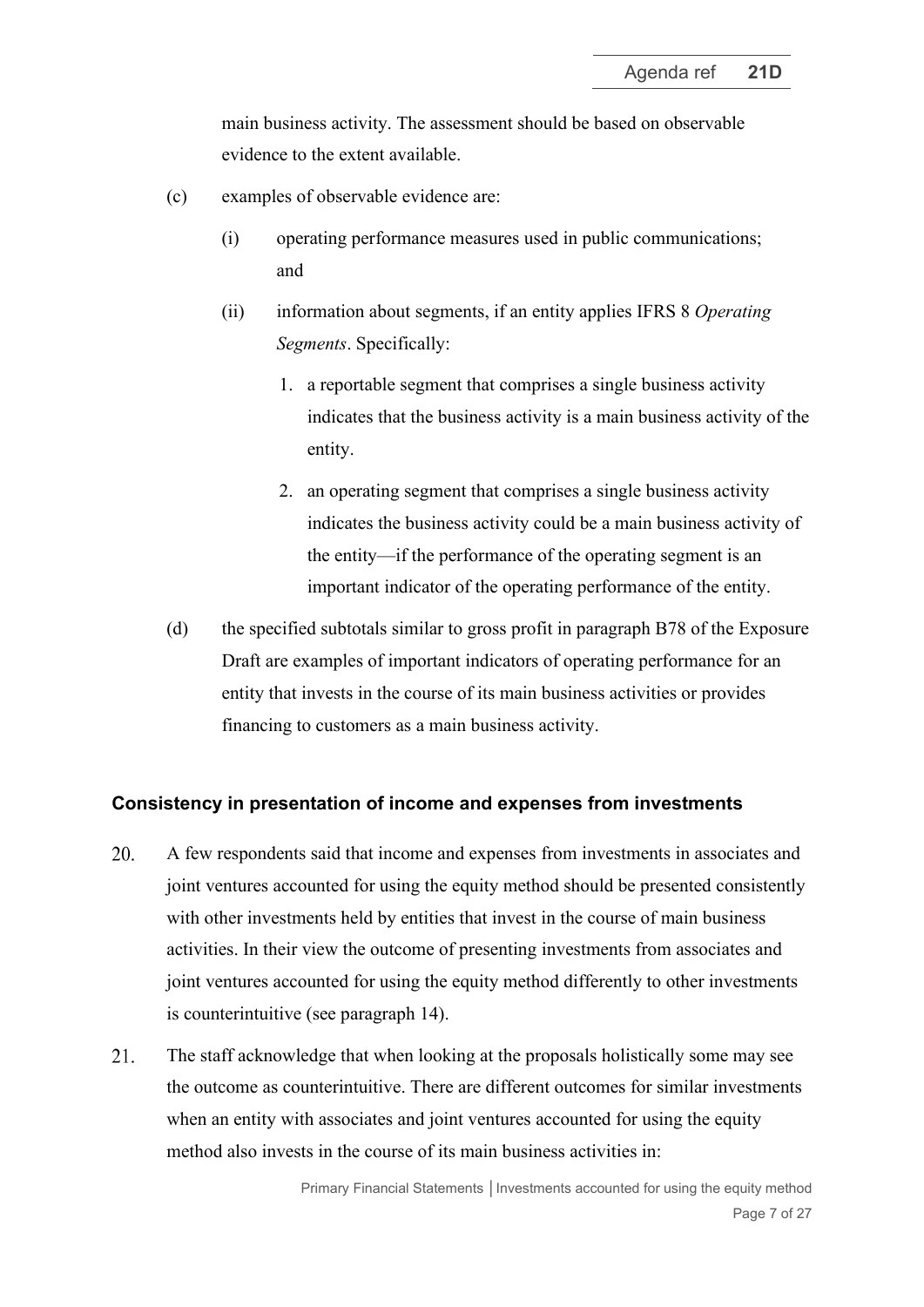- (a) equity instruments accounted for in accordance with IFRS 9 *Financial Instruments*; and
- (b) associates and joint ventures not accounted for using the equity method.

22. Applying the proposals in the Exposure Draft and the redeliberations to date, the entity would be required to classify:

- (a) the income and expenses from the equity instruments and associates and joint ventures not accounted for using the equity method in the operating category because the investments are in the course of its main business activities; and
- (b) the income and expenses from the associates and joint ventures accounted for using the equity method in the investing category.
- 23. Entities, such as investment funds, that invest in equity instruments and associates and joint ventures that are measured at fair value through profit or loss, manage these investments on a fair value basis. The income and expenses from these investments are an important indicator of operating performance of the entity and are included in a subtotal similar to gross profit in the operating category such as 'net income from financial assets at fair value through profit or loss'. Income and expenses from investments in associates and joint ventures accounted for using the equity method would not be included in this subtotal due to the different measurement basis.
- 24. The IASB tentatively decided to specify that income and expenses from investments in associates and joint ventures accounted for using the equity method are classified in the investing category due to:
	- (a) the uniqueness of the equity method; and
	- (b) the fact that many users of financial statements analyse the results of associates and joint ventures accounted for using the equity method separately (see paragraph BC82 of the Basis for Conclusions on the Exposure Draft and [Agenda Paper 21B](https://www.ifrs.org/content/dam/ifrs/meetings/2021/december/iasb/ap21b-pfs-income-and-expenses-classified-in-the-investing-category.pdf) of the December 2021 IASB meeting) —feedback from users indicates that this may also be the case for entities with specified main business activities unless the investments in associates and joint ventures accounted for using the equity method back insurance contracts (see paragraph [8\)](#page-2-1); and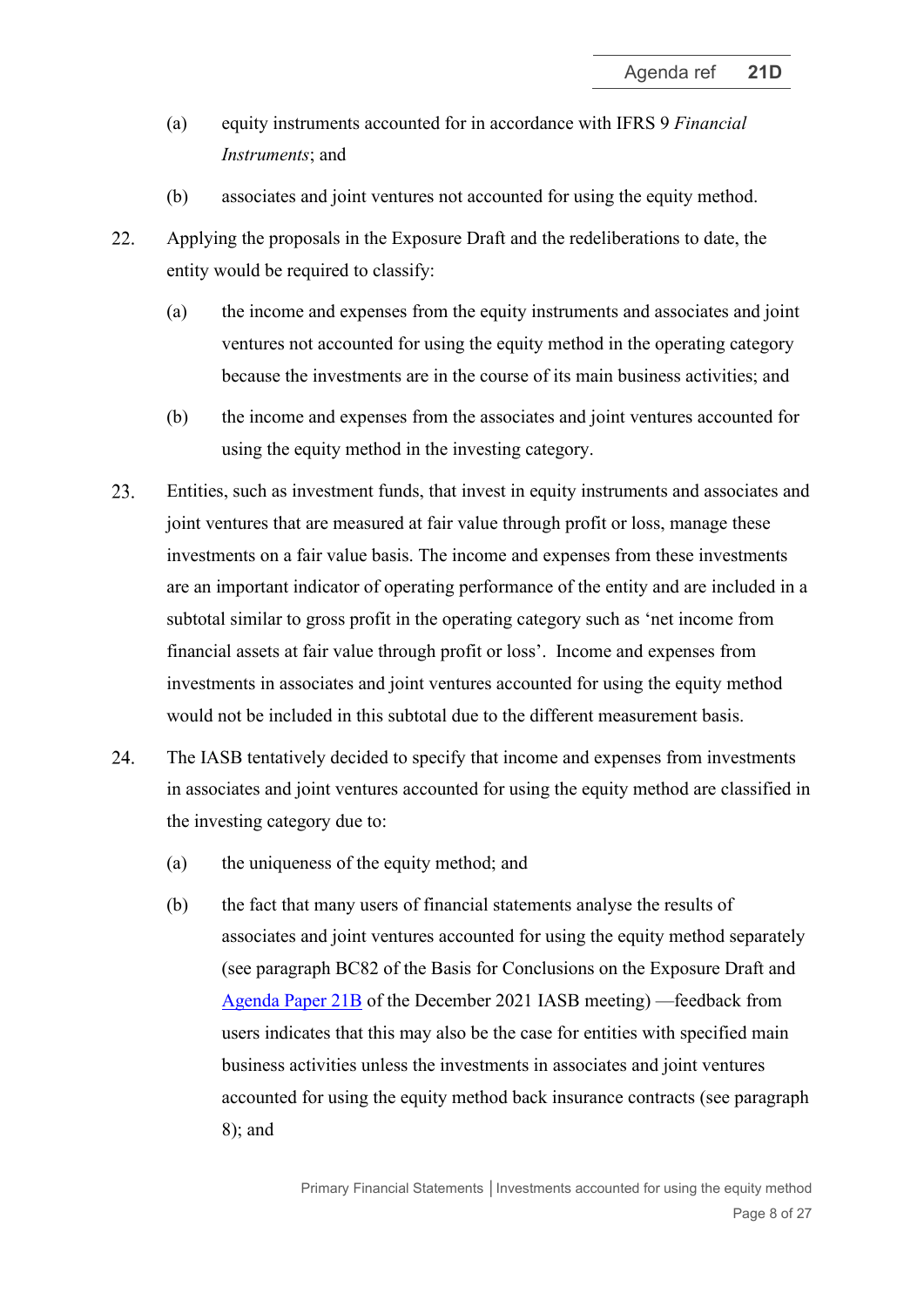- (c) the approach being consistent with the IASB's key objectives for classifying income and expenses from investments in associates and joint ventures accounted for using the equity method (see [Agenda Paper 21A](https://www.ifrs.org/content/dam/ifrs/meetings/2021/october/iasb/ap21a-primary-financial-statements-associates-and-joint-ventures.pdf) of the October 2021 IASB meeting).
- <span id="page-8-2"></span>25. The IASB's key objectives for classifying income and expenses from investments in associates and joint ventures accounted for using the equity method are:
	- (a) to reduce diversity in practice and enhance comparability, by specifying where to present income and expenses from investments in associates and joint ventures accounted for using the equity method in the statement of profit or loss; and
	- (b) to enhance the usefulness of the operating profit subtotal by classifying income and expenses from investments in associates and joint ventures accounted for using the equity method outside of operating profit (see [Agenda Paper 21A](https://www.ifrs.org/content/dam/ifrs/meetings/2021/october/iasb/ap21a-primary-financial-statements-associates-and-joint-ventures.pdf) of the October 2021 IASB meeting)—feedback from some respondents is supportive of this objective (see paragraphs [7,](#page-2-2) [9](#page-3-0) and [12\)](#page-3-1), while other respondents said that this objective is less relevant for some entities with specified main business activities because in practice such entities do not differentiate between investing in associates and joint ventures and other types of investments (see paragraph [13\)](#page-3-2) .
- <span id="page-8-0"></span>26. In the next section of the paper, we consider the implications for entities in specific industries if the IASB were to proceed with the proposal for entities with specified main business activities to classify income and expenses from investments accounted for using the equity method outside of the operating category. The staff will consider in a future paper the classification of income and expenses from other investments in equity instruments, in particular, classification of dividends from investments in equity instruments accounted for at fair value through comprehensive income.

## **Implications for entities with specified main business activities if the IASB were to proceed with the proposal**

<span id="page-8-1"></span>27. In order to determine the population of entities with specified main business activities that are likely to be impacted by the proposal, the staff extracted the latest annual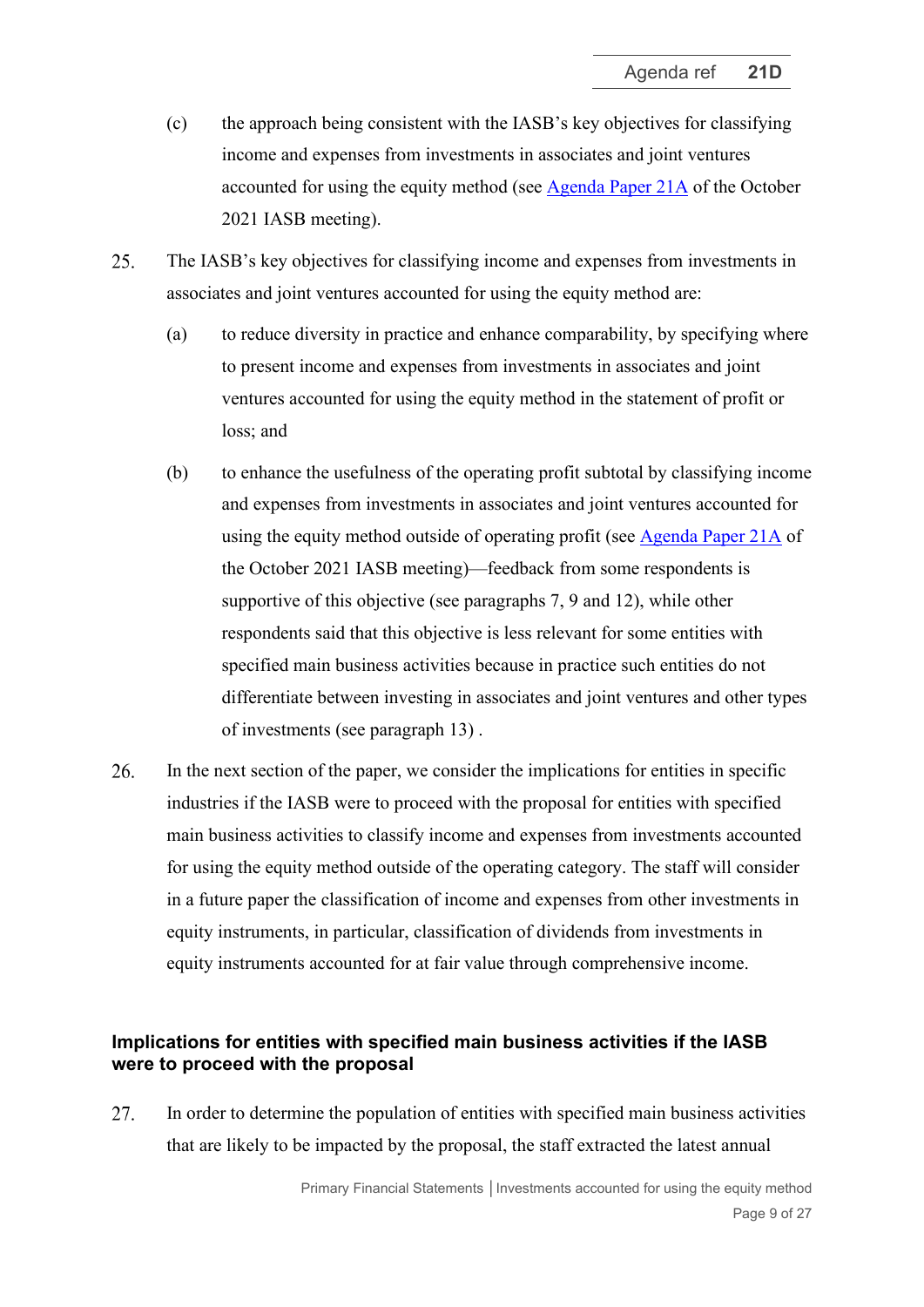figures<sup>[4](#page-9-0)</sup> from S&P CapitalIO for 9,493 entities applying IFRS Accounting Standards with industry classifications of real estate and financials. From the extracted data<sup>[5](#page-9-1)</sup> 1,100 of the 2,413 (46%) entities with a real estate industry classification, 301 of the 699 (43%) of entities with an insurance industry classification and 1,745 of the 6,381 (27%) of non-insurance entities with a financial industry classification have investments in associates and joint ventures accounted for using the equity method.

28. It was not possible to do a more detailed analysis using the extracted data without manually analysing the financial statements of individual entities. As a result, in the analysis below the staff selected a small sample of entities in each industry classification for further analysis.

## *Entities in the banking industry*

- 29. The feedback received did not indicate that the IASB should change the proposal in the Exposure Draft for entities in the banking industry (see paragraph [9\)](#page-3-0). Limited outreach with stakeholders and analysis of the financial statements of 10 entities in the banking industry supported this feedback. In particular, the staff noted that:
	- (a) of the 10 entities analysed seven entities presented an operating profit subtotal and classified income and expenses from associates and joint ventures accounted for using the equity method outside of operating profit;
	- (b) the remaining three entities did not present an operating profit subtotal and either classified income and expenses from associates and joint ventures accounted for using the equity method within a non-interest income subtotal or directly above profit before tax;

<span id="page-9-0"></span><sup>&</sup>lt;sup>4</sup> The figures extracted were for the following line items in the Capital IQ standard template: 'Sum of Equity Method Investments' (statement of financial position figure), 'Sum of Income / (Loss) from Affiliates' (statement of profit or loss figure for investments accounted for using the equity method), 'Sum of Total Assets', 'Sum of EBT Incl Unusual Items' and 'Sum of Net Income'.

<span id="page-9-1"></span><sup>&</sup>lt;sup>5</sup> The number of entities considered to have investments in associates and joint ventures accounted for using the equity method in the extracted data had either (i) 'Sum of Equity Method Investments' (statement of financial position figure), (ii) 'Sum of Income / (Loss) from Affiliates' (statement of profit or loss figure for investments accounted for using the equity method) or both (i) and (ii).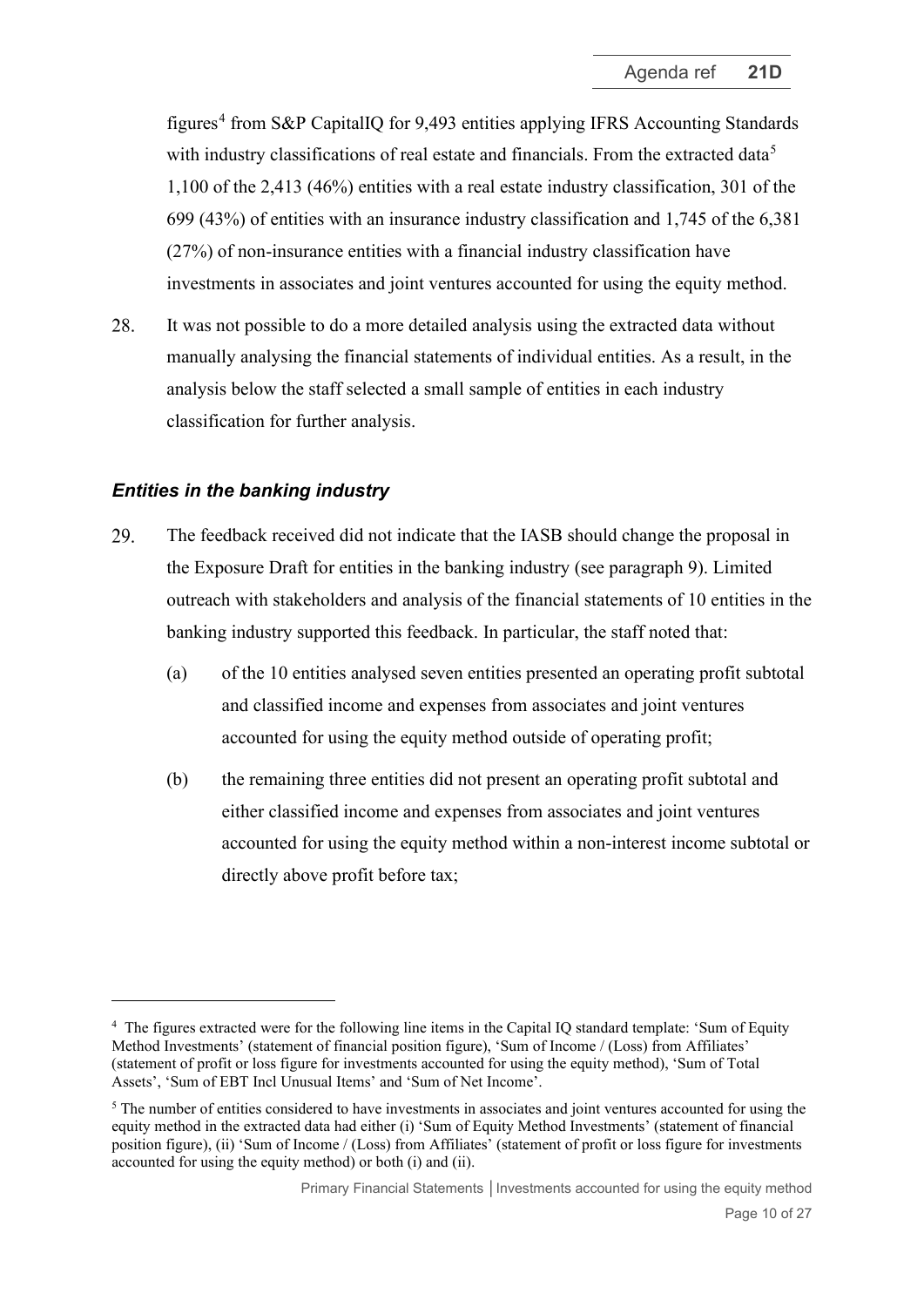- (c) on average investments in associates and joint ventures were 1.45% of total assets with a range from 0.003% to 11.8% of total assets; and
- (d) investments in associates and joint ventures accounted for using the equity method included investments in banking and financial services, renewable energy, infrastructure and private equity.

#### *Entities in the real estate industry*

- $30<sub>1</sub>$ Feedback received indicated some disagreement with the proposals from entities in the real estate industry, in particular, for investments in joint ventures accounted for using the equity method (see paragraph [10\)](#page-3-3). Limited outreach with stakeholders indicated that:
	- (a) some of these concerns appear to stem from the view that proportionate consolidation is a more appropriate way to account for common legal structures used in some jurisdictions in the real estate industry; and
	- (b) for some entities, operations legally structured through joint ventures are a significant part of the entity's operations and managed in the same way as all other operations.
- 31. The staff analysed the financial statements of 10 entities in the real estate industry and based on this analysis noted that the disagreement with the proposals may not be representative of the real estate industry as a whole and the issues raised may be limited to some entities within the industry that use specific types of legal structures. In particular, the staff noted that:
	- (a) six of the entities classified income and expenses for associates and joint ventures accounted for using the equity method outside of operating profit, three included it within operating profit and one entity that did not present an operating profit subtotal presented it above profit before tax;
	- (b) on average investments in associates and joint ventures accounted for using the equity method were 8.81% of total assets with a range from 0.28% through to 21.69% of total assets; and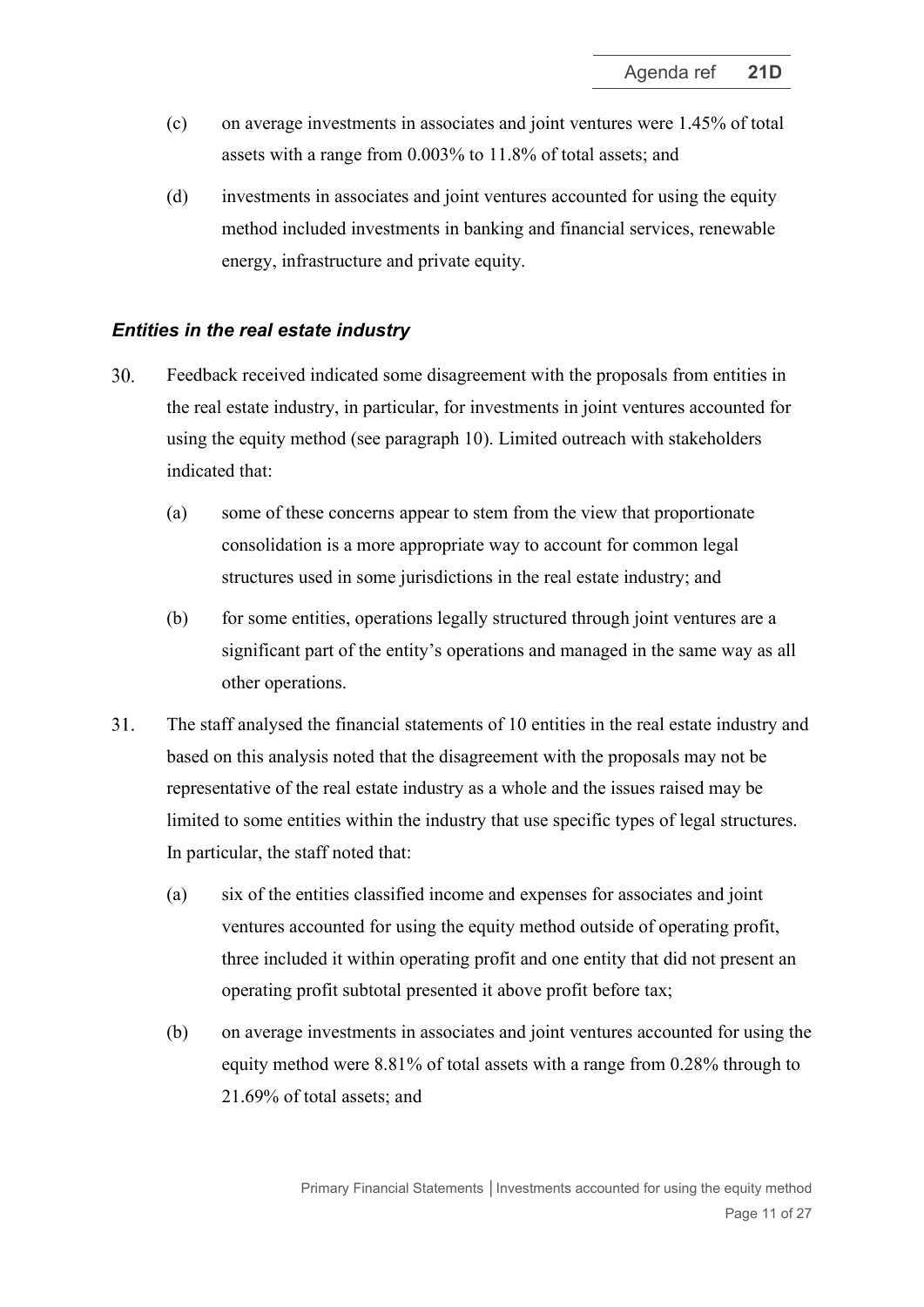(c) investments were in both in associates and joint ventures and were not limited to real estate and property development, some entities also invested in other things such as financial and insurance services.

## *Entities in the insurance industry*

- 32. Stakeholders, including users, accountancy bodies, accounting networks and entities in the insurance industry raised several issues about the proposal in the Exposure Draft for classifying income and expenses from associates and joint ventures accounted for using the equity method outside of operating profit (see paragraphs [8,](#page-2-1) [11,](#page-3-4) [13,](#page-3-2) and [15\)](#page-4-0). In this section, we consider:
	- (a) the IASB's objectives when developing IFRS 17 (see paragraphs [33–](#page-11-0)[35\)](#page-12-0);
	- (b) exemptions from applying the equity method in IAS 28 *Investments in Associates and Joint Ventures* (see paragraphs [36](#page-12-1)[–40\)](#page-13-0);
	- (c) limited outreach with stakeholders (see paragraphs [41](#page-13-1)[–43\)](#page-15-0);
	- (d) analysis of financial statements of entities in the insurance industry (see paragraphs [44–](#page-15-1)[45\)](#page-15-2); and
	- (e) presentation mismatches (see paragraphs [46](#page-17-0)[–53\)](#page-19-0).

## *IASB's objectives when developing IFRS 17*

- <span id="page-11-0"></span>33. IFRS 17 requires an entity to separately present:
	- (a) insurance service result, comprising insurance revenue and insurance service expenses; and
	- (b) insurance finance income or expense, comprising the change in the carrying amount of the group of insurance contracts arising from the effect of, and changes in, the time value of money and financial risk (see paragraphs 80, 87 and BC16 of IFRS 17).
- 34. Investments in assets are recognised and measured in accordance with other IFRS Accounting Standards. However, IFRS 17 requires an entity to disclose and explain the relationship between investment returns on its assets and insurance finance income or expenses to enable users of its financial statements to evaluate the sources of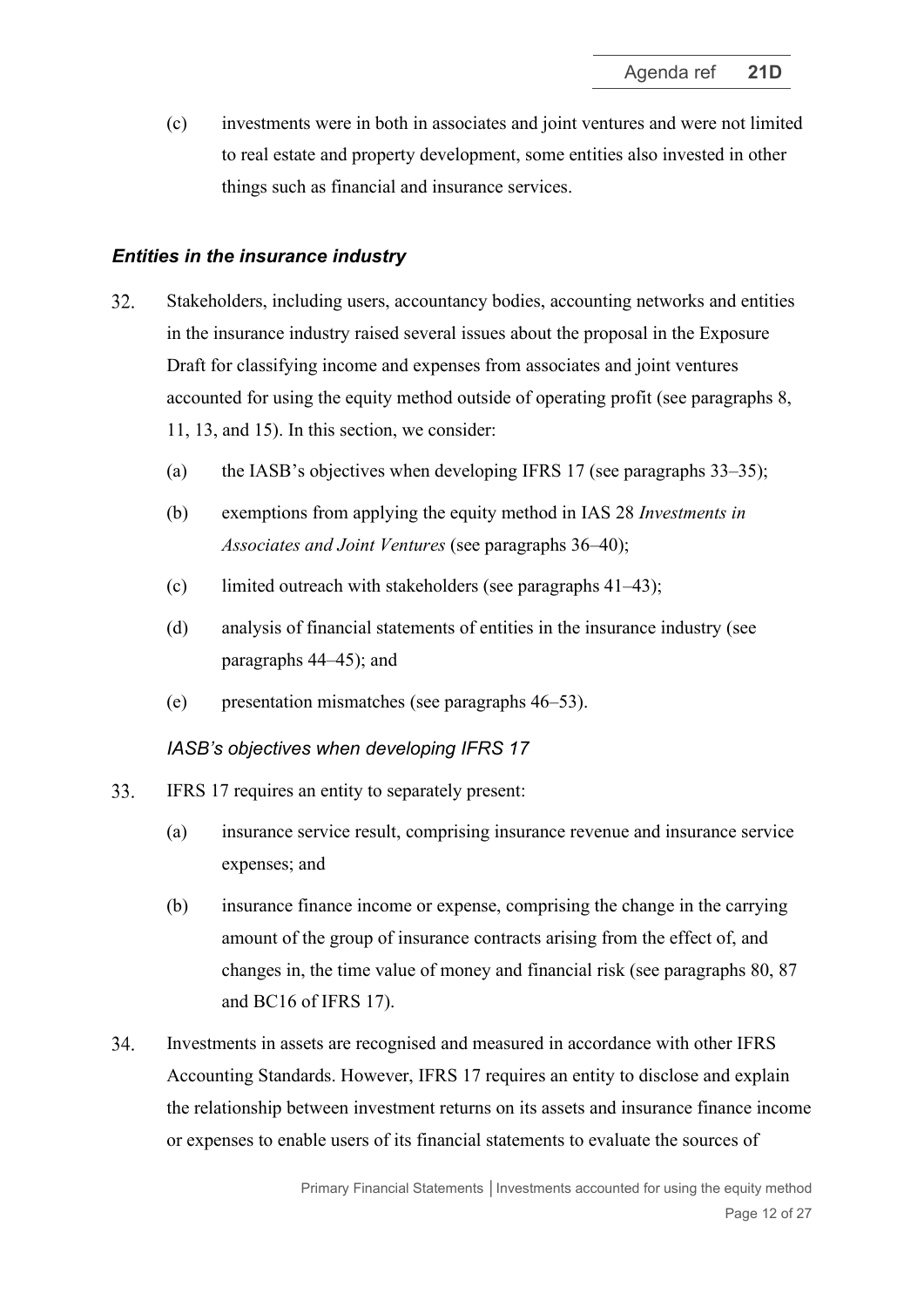finance income or expenses recognised in profit or loss and other comprehensive income (paragraph 110 of IFRS 17). The difference between investment returns and insurance finance income or expense, is referred to as 'net financial result' (see paragraph B78(d) of the Exposure Draft).

<span id="page-12-0"></span>35. Applying the proposals in the Exposure Draft, 'insurance service result' and 'net financial result' are examples of subtotals similar to gross profit. A subtotal is similar to gross profit when it represents the difference between a type of revenue and directly related expenses incurred in generating that revenue (see paragraph B78 of the Exposure Draft). These subtotals that are similar to gross profit are important indicators of operating performance of entities with specified main business activities that are included in the operating category (see paragraph [19\(d\)\)](#page-6-1).

#### *Exemptions from applying the equity method*

- <span id="page-12-1"></span>Applying the proposals in the Exposure Draft, an entity is required to classify income 36. and expenses from associates and joint ventures not accounted for using the equity method in the operating category when the investment is in the course of its main business activities (see paragraph B32(a)(vii) of the Exposure Draft).
- 37. IAS 28 permits some entities to elect to account for investments in associates and joint ventures at fair value through profit or loss in accordance with IFRS 9. This election can be applied when an investment in an associate or a joint venture is held by, or is held indirectly through, an entity that is a venture capital organisation, or a mutual fund, unit trust and similar entities including investment-linked insurance funds. The election is applied separately for each associate or joint venture at initial recognition of the associate or joint venture (see paragraph 18 of IAS 28).
- <span id="page-12-3"></span>38. The election can also be applied to a portion of an investment in an associate<sup>[6](#page-12-2)</sup> held indirectly through a venture capital organisation, or a mutual fund, unit trust and similar entities including investment-linked insurance funds regardless of whether the venture capital organisation, or a mutual fund, unit trust and similar entities including investment-linked insurance funds, has significant influence over that portion of the investment in the associate. The remaining portion of the investment is accounted for

<span id="page-12-2"></span>Primary Financial Statements | Investments accounted for using the equity method Page 13 of 27 <sup>6</sup> The election cannot be applied to a portion of an investment in a joint venture (see paragraph 19 of IAS 28).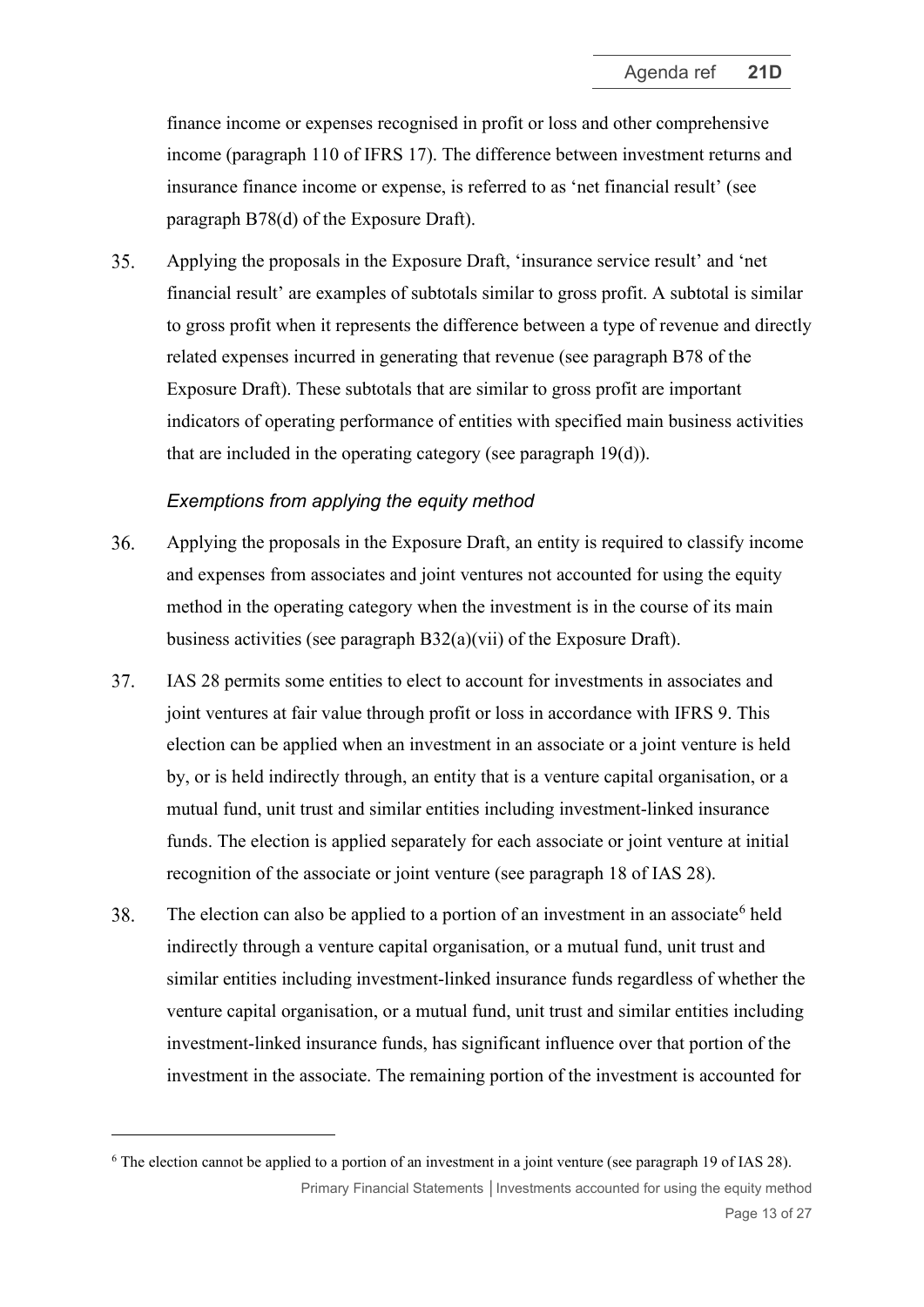using the equity method (see paragraph 19 of IAS 28). Applying the proposals in the Exposure Draft, an entity that applies this election would be required to classify income and expenses from:

- (a) the portion of the investment in the associate measured at fair value through profit or loss in the operating category when the investment in that portion is an investment in the course of main business activities; and
- (b) the remaining portion in the investing category because it is accounted for using the equity method regardless of its relationship to main business activities.
- <span id="page-13-3"></span>39. IAS 28 does not define venture capital organisation, mutual fund, unit trust and similar entities including investment-linked insurance funds. An example of an investment-linked insurance fund[7](#page-13-2) was added to IAS 28 when IFRS 17 was issued to prevent measurement mismatches arising when investments in associates and joint ventures underlie insurance contracts with direct participation features (see [Agenda](https://www.ifrs.org/content/dam/ifrs/meetings/2015/november/iasb/insurnace-contracts/ap2b-consequential-issues-arising-variable-fee-appraoch.pdf)  [Paper 2B](https://www.ifrs.org/content/dam/ifrs/meetings/2015/november/iasb/insurnace-contracts/ap2b-consequential-issues-arising-variable-fee-appraoch.pdf) of the November 2015 IASB meeting). These amendments to IAS 28 can be applied on initial recognition or when an entity adopts IFRS 17 (see paragraphs 18 and 45F of IAS 28).
- <span id="page-13-0"></span> $40.$ The staff note that the IASB is currently not planning to consider the scope of entities that can apply the election to measure investments in associates and joint ventures at fair value through profit or loss in the equity method project (see [Agenda Paper 13](https://www.ifrs.org/content/dam/ifrs/meetings/2022/april/iasb/ap13-equity-method-cover-paper.pdf) of the April 2022 IASB meeting).

## *Limited outreach with stakeholders*

- <span id="page-13-1"></span>41. Limited outreach with stakeholders, including preparers in the insurance industry and accounting networks, indicated that there are three key types of investments in associates and joint ventures in the insurance industry:
	- (a) investments in associates and joint ventures that are directly or indirectly linked to insurance contracts;

<span id="page-13-2"></span> $<sup>7</sup>$  An example of an investment-linked insurance fund is a fund held by an entity as the underlying items for a</sup> group of insurance contracts with direct participation features. For the purposes of this election, insurance contracts include investment contracts with discretionary participation features (see paragraph 18 of IAS 28).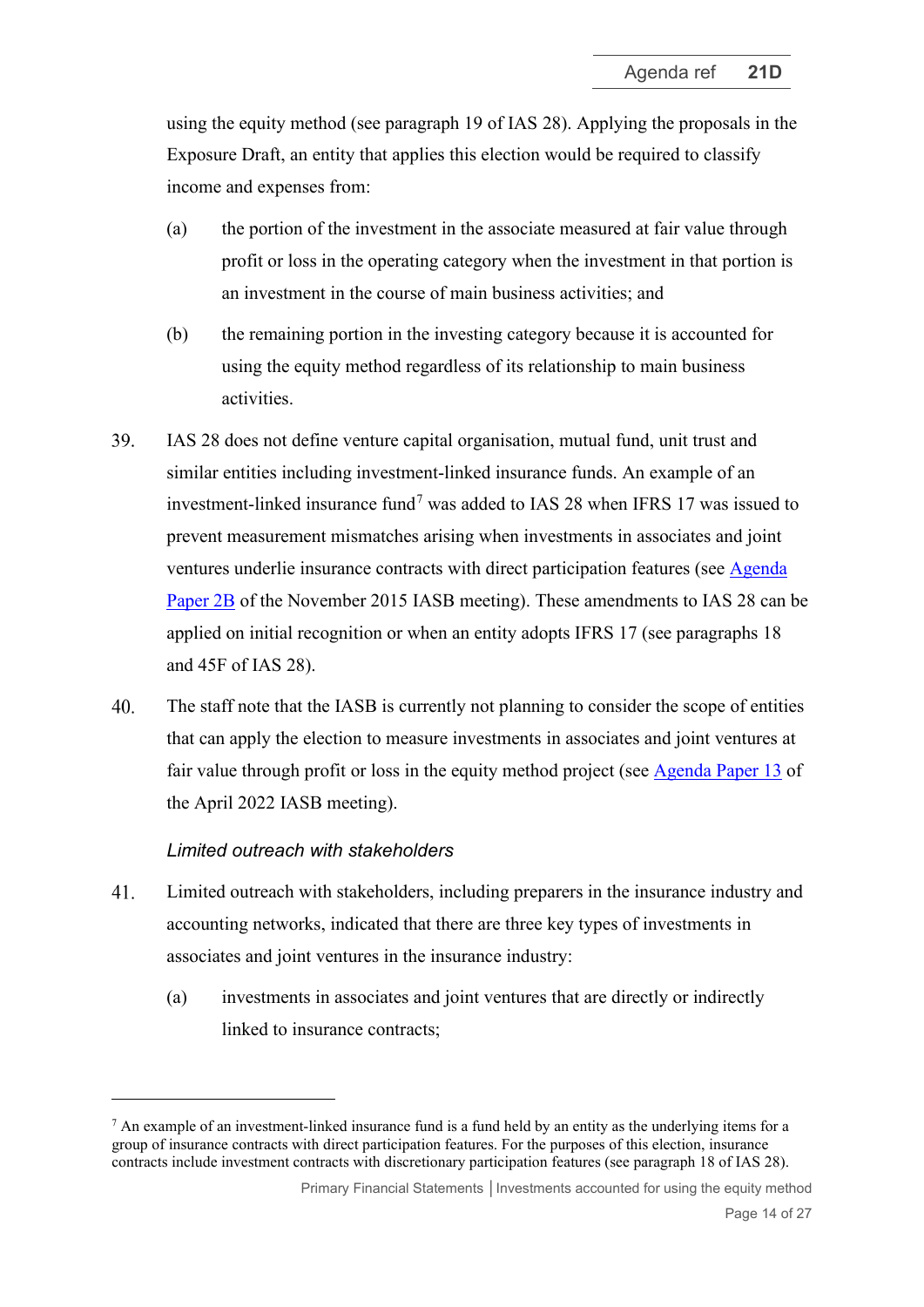- (b) investments in associates and joint ventures held to meet solvency requirements; and
- (c) investments in associates and joint ventures held to undertake insurance activities in some jurisdictions, particularly in Asia.
- <span id="page-14-0"></span>42. These stakeholders explained that investments in associates and joint ventures and portions of investments in associates (see paragraph [38\)](#page-12-3) that are directly linked to insurance contracts where policyholders bear the investment risk (some of the investments in associates and joint ventures in (a) of paragraph [41\)](#page-13-1) are generally measured at fair value through profit or loss, otherwise they are accounted for using the equity method. They explained that:
	- (a) all investments in (a) and (b) of paragraph [41](#page-13-1) would generally be considered to be part of 'investment return' and comprise 'net financial result';
	- (b) an investment in an associate or joint venture can be held for dual purposes, for example:
		- (i) a portion of an investment in an associate or joint venture accounted for using the equity method may be indirectly linked to insurance contracts and the remaining portion of the investment may be held to meet solvency requirements; and
		- (ii) a portion of an investment in an associate that is directly linked to insurance contracts may be accounted for at fair value through profit or loss and the remaining portion which is indirectly linked to insurance contracts or held for solvency purposes may be accounted for using the equity method;
	- (c) the purpose for holding the investment in the associate or joint venture accounted for using the equity method may change over the life of the investment, so entities do not generally distinguish between investments that are indirectly linked to insurance contracts and those that are held for solvency requirements; and
	- (d) investments in paragraph (c) of paragraph [41](#page-13-1) are similar to associates and joint ventures used to undertake business activities in other industries. These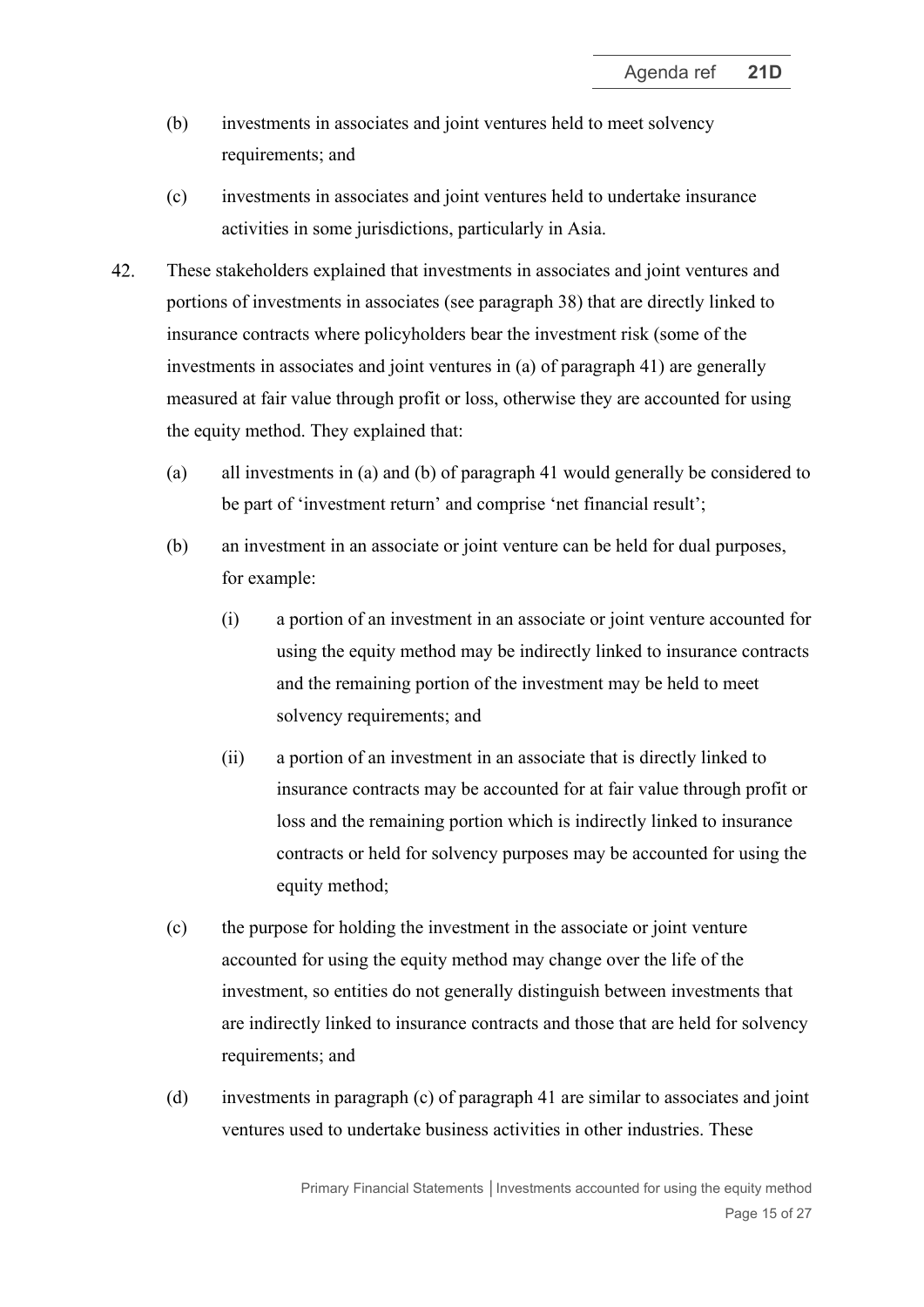associates and joint ventures do not back insurance contracts and are not held for solvency requirements.

- <span id="page-15-0"></span>43. In practice, some stakeholders view the scope of entities that are exempt from applying the equity method and can elect to measure investments in associates and joint ventures at fair value through profit or loss narrowly and others more broadly. The staff also understand that even when the election is available, some entities may choose not to apply it due to:
	- (a) the practical difficulties in calculating fair value for some investments in associates and joint ventures; and
	- (b) reluctance by some entities to recognise fair value gains and losses from investments in associates and joint ventures in profit or loss.

#### *Analysis of financial statements of entities in the insurance industry*

- <span id="page-15-1"></span>44. As the effective date for IFRS 17 is annual reporting periods beginning on or after 1 January 2023, it is not possible to determine from financial statements currently available in the marketplace:
	- (a) which associates and joint ventures are directly or indirectly linked to insurance contracts or held as part of solvency requirements and will be included in net financial result and which associates and joint ventures are used for insurance or other business activities;
	- (b) if investments in associates and joint ventures are linked to insurance contracts what type of insurance contracts they are linked to; and
	- (c) whether entities will change the measurement method for some or all of their investments in associates and joint ventures currently accounted for using the equity method to fair value when they adopt IFRS 17.
- <span id="page-15-2"></span>45. The staff analysed the financial statements of 30 entities in the insurance industry and noted that:
	- (a) assets that back insurance contracts where the risk is borne by policyholders are generally measured at fair value through profit or loss, however, it was not always clear from the information disclosed whether such assets include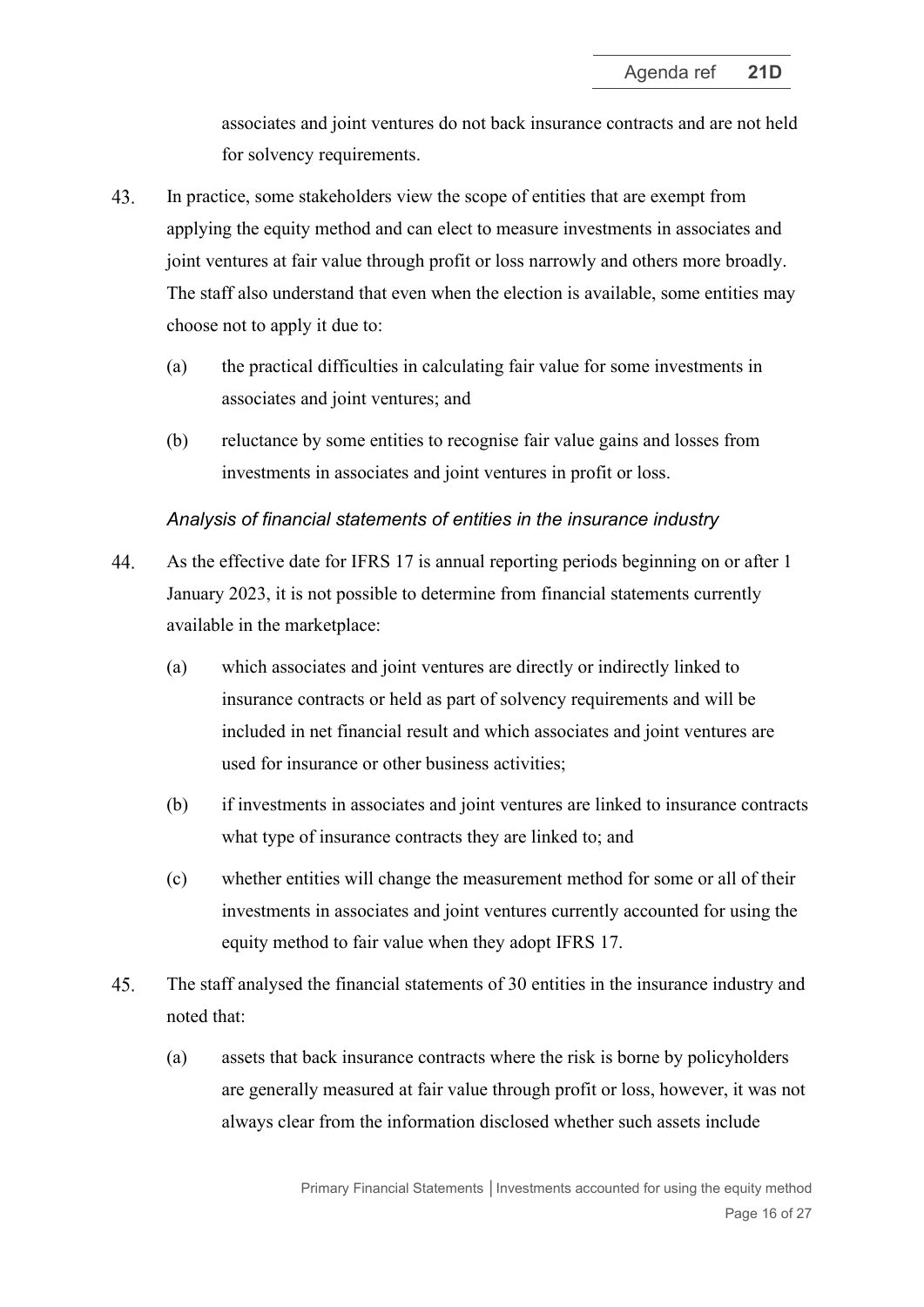investments in associates and joint ventures and, if so, what the amount of these assets were as a percentage of total assets;

- (b) on average investments in associates and joint ventures accounted for using the equity method were approximately 1.9% of total assets. However, in the line item for investments in associates and joint ventures accounted for using the equity method in the statement of financial position:
	- (i) some entities included all associates and joint ventures accounted for using the equity method; and
	- (ii) others only included associates and joint ventures accounted for using the equity method that undertake insurance and other financial services. These entities included investments in associates and joint ventures accounted for using the equity method held for investment purposes in invested assets, with some of these entities disclosing the amount included in invested assets in the notes. For example, for one entity, associates and joint ventures accounted for using the equity method that undertake insurance and other financial services were 0.34% of total assets and associates and joint ventures accounted for using the equity method held as part of invested assets were 1.23% of total assets;
- (c) a few entities presented a separate line item in the statement of profit or loss that only included the share of profit or loss from investments in associates and joint ventures accounted for using the equity method that undertake insurance and other financial services. Some of these entities disclosed the share of profit or loss from investments in associates and joint ventures accounted for using the equity method included in investment income and others did not;
- (d) a few entities only disclosed the share of profit or loss for material investments in associates and joint ventures accounted for using the equity method; and
- (e) investments in associates and joint ventures accounted for using the equity method included investments in insurance, banking and financial services, real estate, IT software, renewable energy, infrastructure and private equity.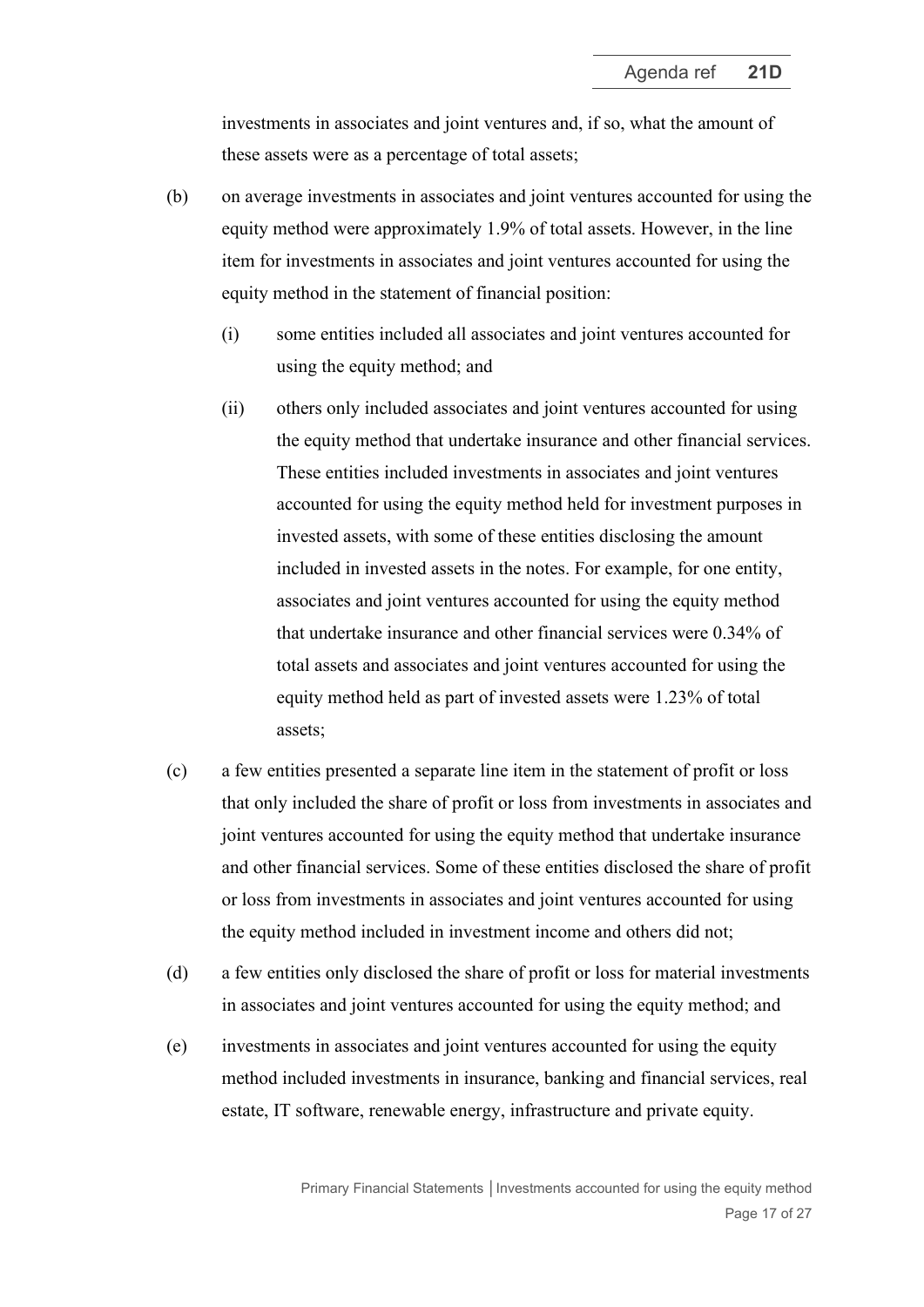### *Presentation mismatches*

- <span id="page-17-0"></span>46. Based on the feedback and research above the staff acknowledge that the proposals in the Exposure Draft may result in presentation mismatches for entities in the insurance industry. For example, these presentation mismatches would arise, when:
	- (a) an entity judges that it cannot apply the election to account for investments in associates and joint ventures at fair value through profit or loss; or
	- (b) an entity chooses not to apply the election on initial recognition of an investment in an associate or joint venture, or when it adopts IFRS 17 (see paragraphs [36–](#page-12-1)[39\)](#page-13-3).
- 47. In general, if presentation mismatches were to arise, it would be possible for an entity to:
	- (a) applying paragraph 42 of the Exposure Draft, present an additional subtotal which adds together operating profit and income and expenses from investments in associates and joint ventures accounted for using the equity method; and
	- (b) applying the guidance on management performance measures, disclose a subtotal, such as net financial result and income and expenses from investments in associates and joint ventures accounted for using the equity method, in the notes.

#### 48. However, these two approaches do not fully address the concerns raised because:

- (a) an additional subtotal of 'operating profit and income and expenses from associates and joint ventures accounted for using the equity method' does not allow entities to include income and expenses from associates and joint ventures in net financial result as the IASB intended when it developed IFRS 17 (see paragraphs [33–](#page-11-0)[35\)](#page-12-0); and
- (b) 'net financial result' is a specified subtotal similar to gross profit that is not a management performance measure (see paragraph B78 of the Exposure Draft) —it seems counterintuitive for an entity to use the guidance on management performance measures in order to correct net financial result so that this subtotal can be presented as intended by the IASB when developing IFRS 17.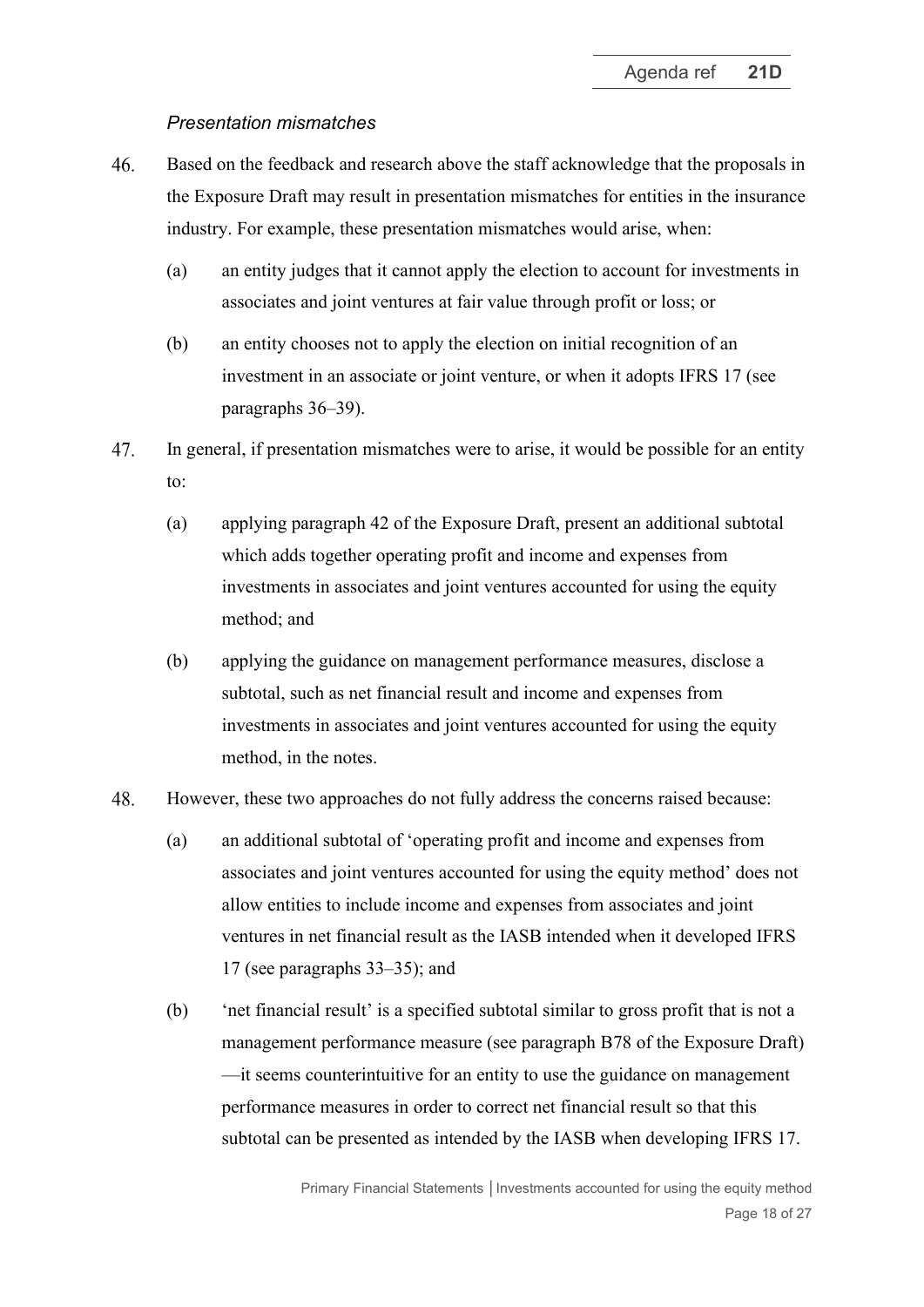- 49. In order to address the concerns, the IASB could consider exploring whether to develop an exception from the general principle that would permit some entities to classify income and expenses from investments in associates and joint ventures accounted for using the equity method in the operating category when the return from the investment is included in a subtotal similar to gross profit. However, it would not be appropriate to apply such an exception to associates and joint ventures that perform insurance and other business activities because income and expenses from these investments in associates and joint ventures are not considered to be part of net financial result and, therefore, should be classified outside the operating category to ensure consistency with all other entities (see paragraph [42\)](#page-14-0).
- $50<sub>1</sub>$ If the IASB were to develop an exception there is a risk that the scope can be interpreted to capture a larger population than the IASB intended, thus undermining the IASB's objective for requiring income and expenses from associates and joint ventures accounted for using the equity method to be classified outside operating profit (see paragraph [25\)](#page-8-2).
- $51.$ The staff also acknowledge that the election in paragraph 18 of IAS 28 to measure associates and joint ventures at fair value through profit or loss in accordance with IFRS 9 is only available on initial recognition of the associate and joint venture and on transition to IFRS 17 (paragraph 45F of IAS 28). Broadening the scope of entities that can apply the election would be one way to reduce the presentation mismatch. However, broadening the scope of entities that can apply the election is not something which the IASB is considering in the equity method project and is beyond the scope of this project (see paragraph [40\)](#page-13-0).
- 52. Regardless of the whether the IASB were to consider expanding the scope of entities that can apply the election, the staff will consider in a future paper whether the IASB should permit entities that did not apply the election on initial recognition of an associate or joint venture recognised prior to applying the [draft] IFRS Accounting Standard to apply paragraph 18 of IAS 28 on transition to the [draft] IFRS Accounting Standard.
- <span id="page-18-0"></span>53. The staff acknowledge that the IASB would be in a better position to assess the effect of the proposal on entities in the insurance industry once financial statements applying IFRS 17 are available in the marketplace. However, the staff do not think that the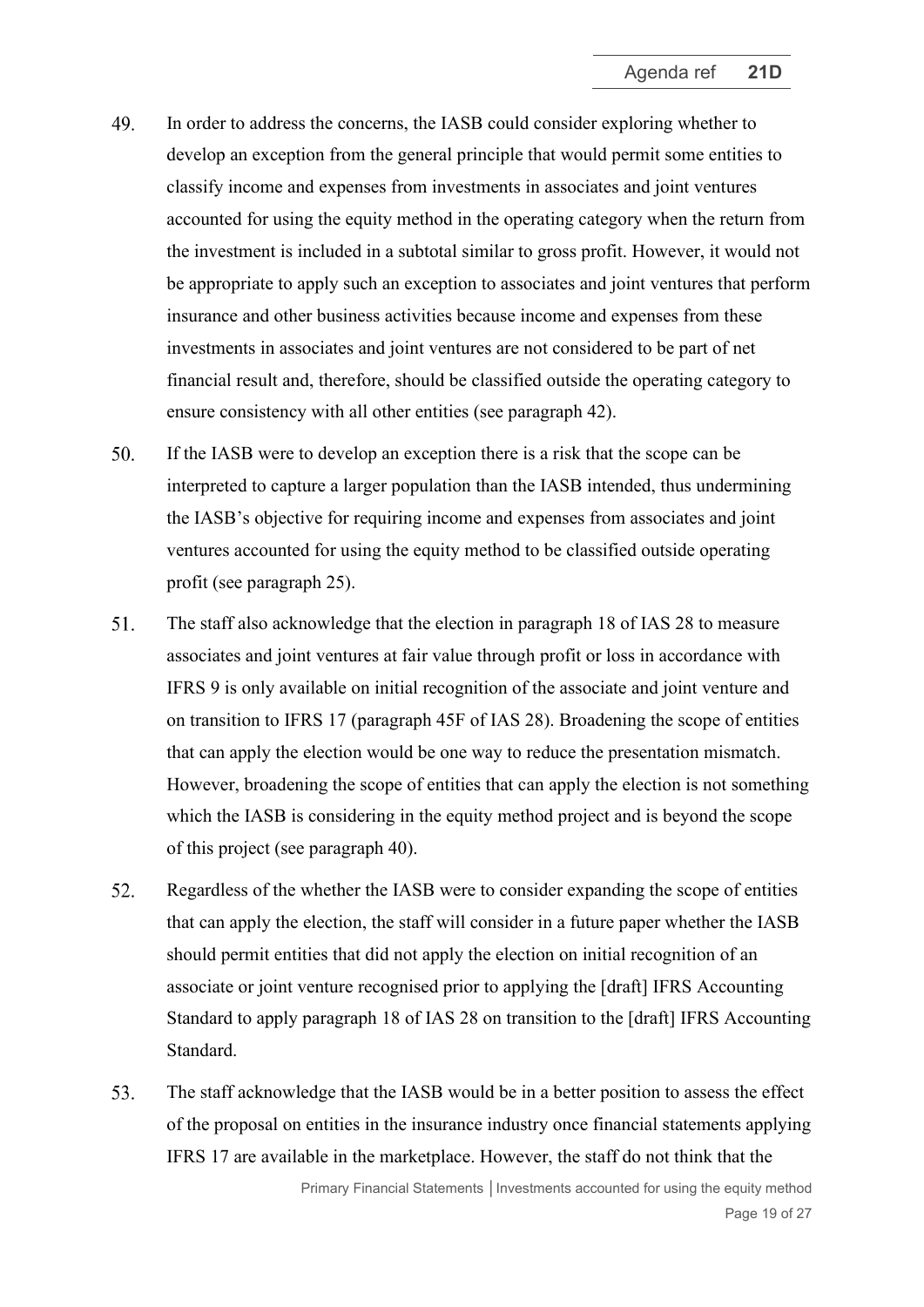<span id="page-19-0"></span>IASB should delay making a decision on this proposal until a full set of financial statements applying IFRS 17 becomes available for annual reporting periods beginning on or after 1 January 2023 as it would substantially delay the project.

## **Question for the IASB**

Q1 Does the IASB have any questions or comments? In particular, do you think staff need to perform any additional research or outreach before asking the IASB to make decisions on this topic?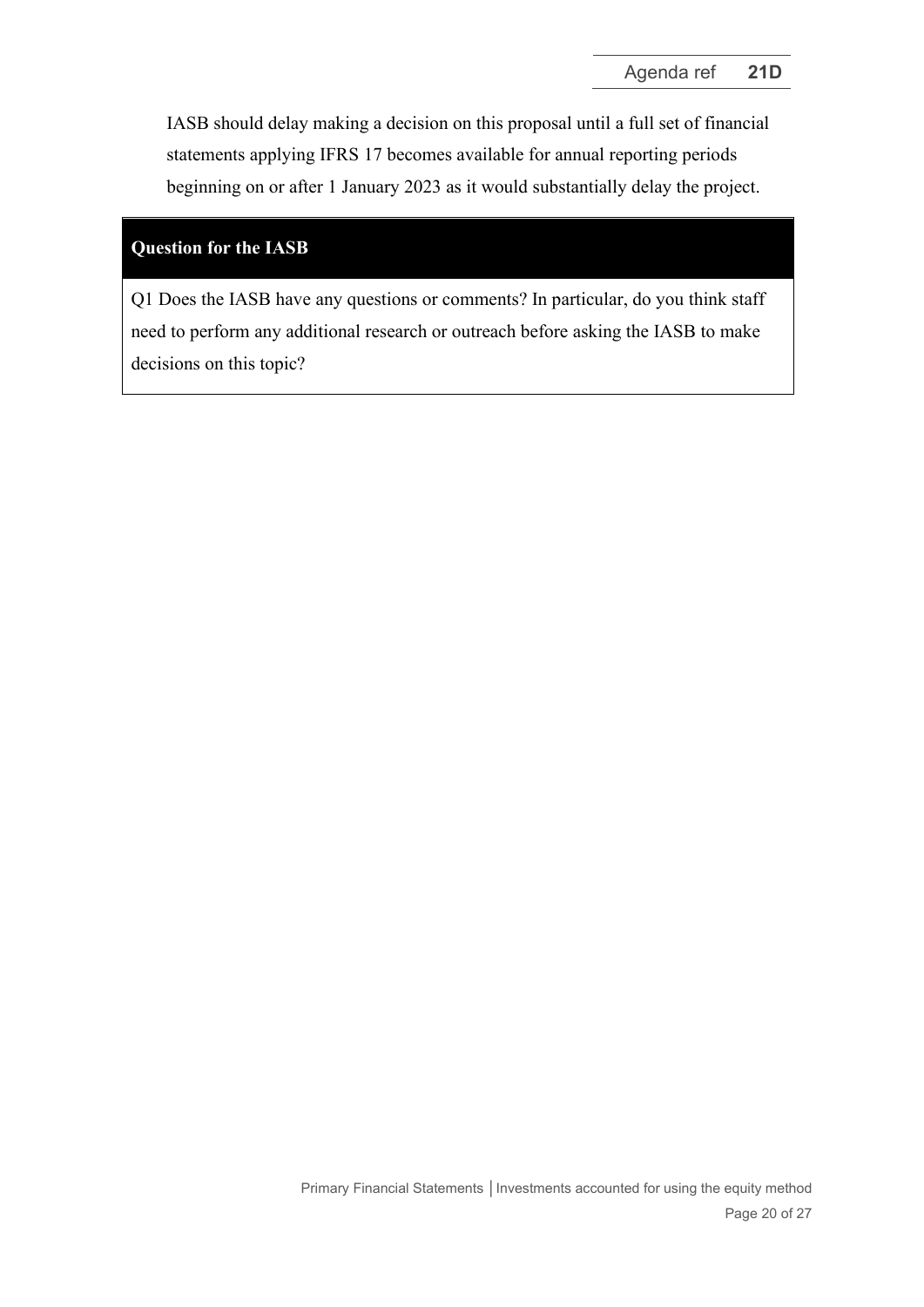## **Appendix A—Extract of the illustrative example of the statement of financial performance for an insurance entity**

A1. An extract of the illustrative example for an insurance entity in paragraph IE9 of the Exposure Draft is reproduced below.

| BB Group-Statement of financial performance for the year ended 31 December 20X2 |  |  |  |
|---------------------------------------------------------------------------------|--|--|--|
|---------------------------------------------------------------------------------|--|--|--|

|                                                                             | (in currency units) |           |
|-----------------------------------------------------------------------------|---------------------|-----------|
|                                                                             | <b>20X2</b>         | 20X1      |
| Insurance revenue                                                           | 138,200             | 133,800   |
| Insurance service expenses                                                  | (107,000)           | (106,000) |
| Insurance service result                                                    | 31,200              | 27,800    |
| Interest revenue calculated using the effective interest method             | 21,500              | 22,000    |
| Other investment revenue                                                    | 95,500              | 81,000    |
| <b>Credit impairment losses</b>                                             | (9,000)             | (11,000)  |
| Insurance finance expenses                                                  | (85,900)            | (84,000)  |
| <b>Net financial result</b>                                                 | 22,100              | 8,000     |
| Other expenses <sup>(a)</sup>                                               | (3, 100)            | (4,600)   |
| <b>Operating profit</b>                                                     | 50,200              | 31,200    |
| Share of profit or loss of integral associates and joint ventures           | (3,200)             | 1,500     |
| Operating profit and income and expenses from integral associates and joint |                     |           |
| ventures                                                                    | 47,000              | 32,700    |
| Share of profit or loss of non-integral associates and joint ventures       | (2,200)             | 3,300     |
| Profit before financing and income tax / Profit before tax                  | 44.800              | 36,000    |
| Income tax expense                                                          | (11, 200)           | (9,000)   |
| <b>PROFIT FOR THE YEAR</b>                                                  | 33,600              | 27,000    |

(a) Paragraph 28 of [draft] IFRS X requires the composition of 'other expenses' to be analysed in the notes. However, such a note is not included in the examples.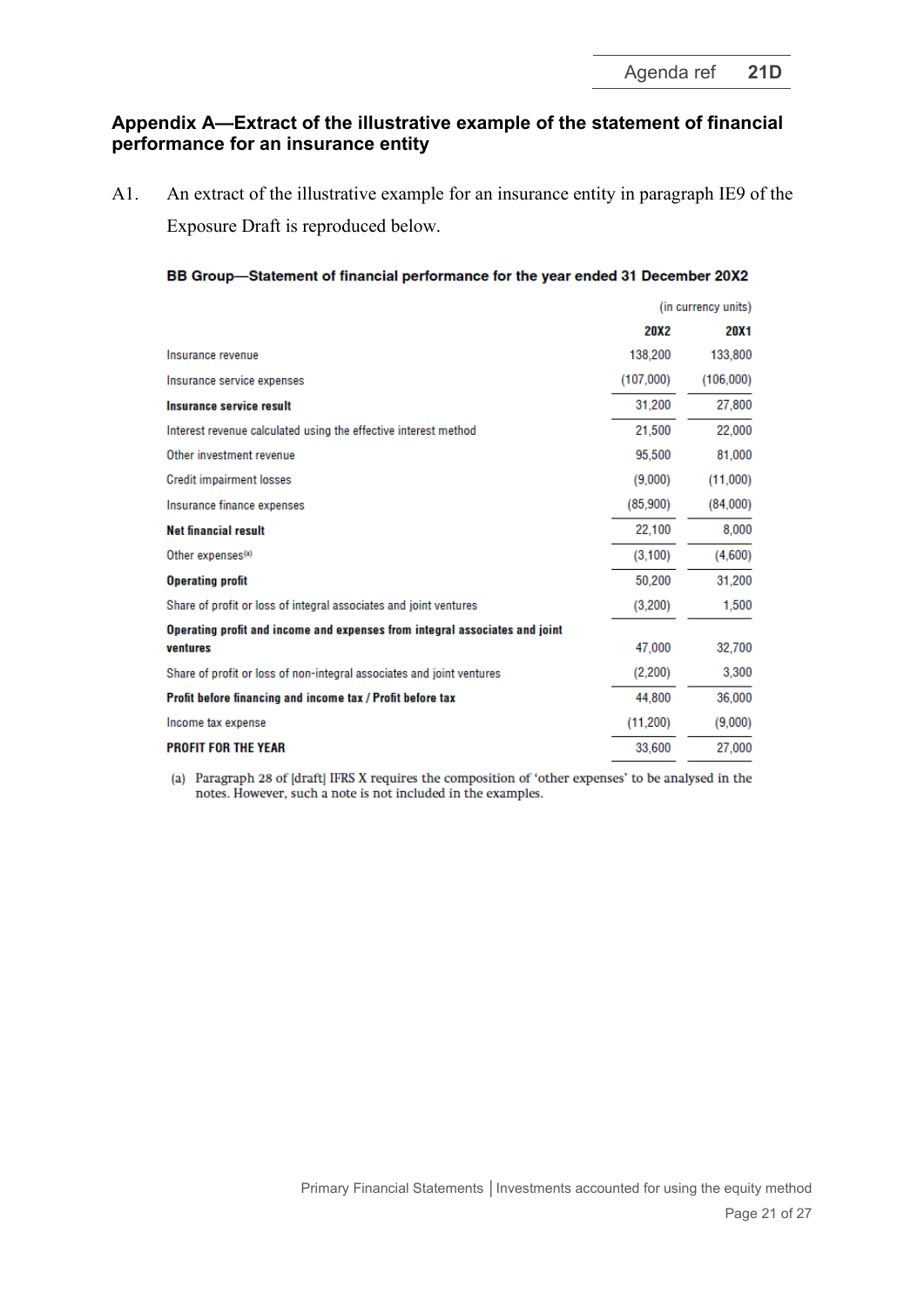## **Appendix B—Extracts from the Exposure Draft**

B1. The paragraphs from the Exposure Draft are reproduced below.

**47** The objective of the investing category is to communicate information about returns from investments that are generated individually and largely independently of other resources held by an entity. Except as required by paragraph 48, an entity shall classify in the investing category:

(a) income and expenses from investments, including from non-integral associates and joint ventures (see paragraphs B32–B33).

(b) incremental expenses incurred generating income and expenses from investments. Incremental expenses are expenses that the entity would not have incurred had the investments giving rise to the income and expenses from investments not been made.

**48** An entity shall not classify in the investing category income and expenses specified in paragraphs  $47(a)$ – $47(b)$  generated in the course of its main business activities. Such income and expenses are instead classified in the operating category. An entity shall not classify income and expenses from nonintegral associates and joint ventures in the operating category.

**53** An entity shall classify in the integral associates and joint ventures category income and expenses from integral associates and joint ventures (see paragraph B38).

**B27** Paragraph 48 requires an entity to classify in the operating category income and expenses from investments in the course of its main business activities. Whether income and expenses from investments arise in the course of an entity's main business activities is a matter of judgement. In general, investments are likely to have been made in the course of an entity's main business activity when investment returns are an important indicator of operating performance. Examples of entities that invest in the course of their main business activities may include:

(a) investment entities as defined by IFRS 10 *Consolidated Financial Statements*;

(b) investment property companies; and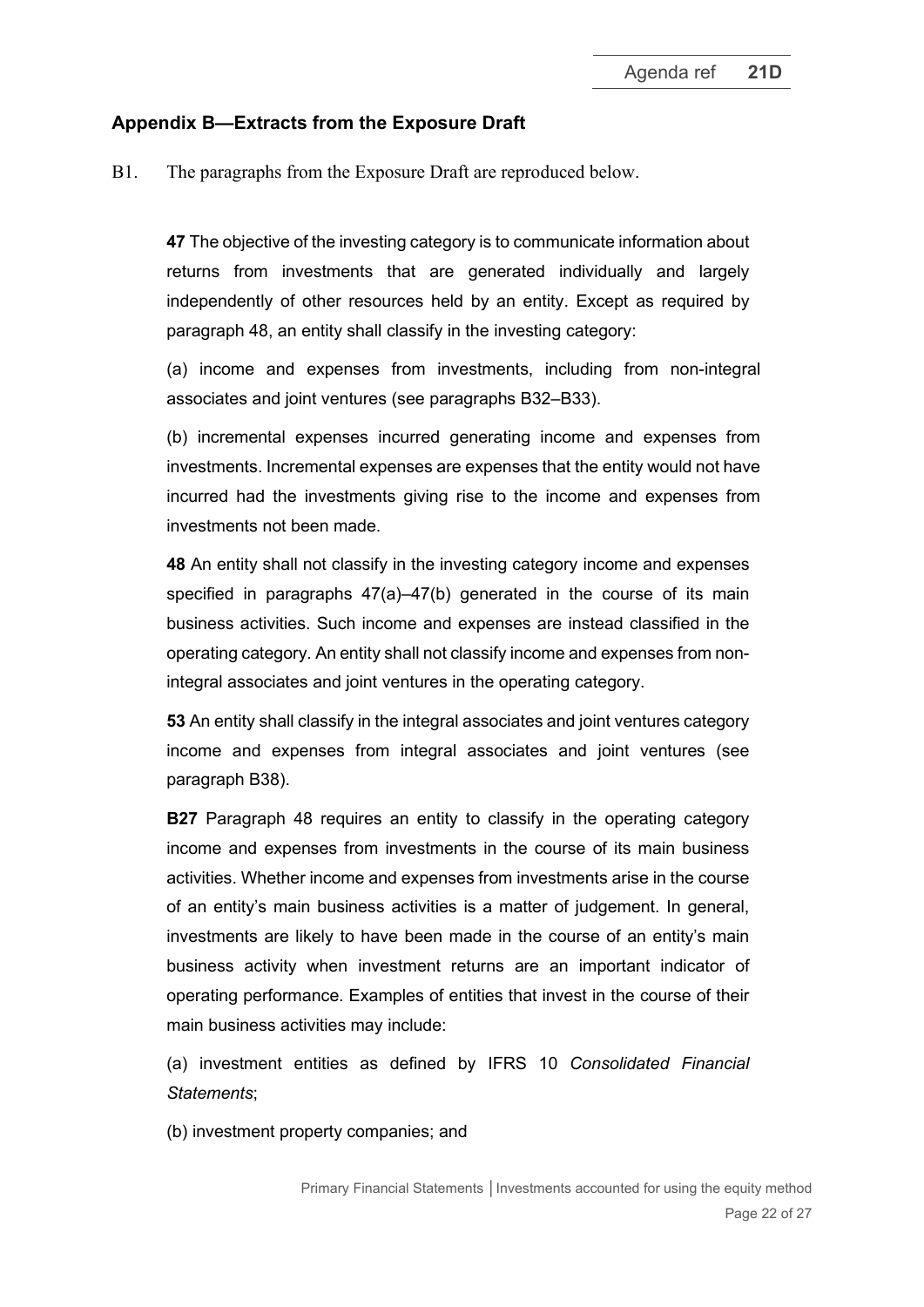(c) insurers.

**B32** Paragraph 47 requires an entity to classify income and expenses from investments in the investing category except when paragraph 48 requires the entity to classify them in the operating category. Income and expenses from investments would typically include:

(a) income and expenses from financial assets, except for income and expenses from cash and cash equivalents, such as:

(i) interest revenue;

(ii) impairment losses and reversals of impairment losses;

(iii) gains and losses on disposal;

(iv) fair value gains and losses;

(v) dividends from equity investments;

(vi) the share of profit or loss of non-integral associates and joint ventures; and

(vii) income and expenses from associates and joint ventures not accounted for using the equity method; and

(b) income and expenses from other investments such as:

(i) income and expenses on investment property;

- (ii) impairment losses and reversals of impairment losses;
- (iii) income or expenses from speculative investments, such as

investments in artwork held for capital appreciation; and

(iv) gains and losses on disposal.

**B38** Only associates and joint ventures accounted for using the equity method can meet the definition of integral associates and joint ventures, thus giving rise to the share of profit or loss accounted for using the equity method. Applying IAS 28 *Investments in Associates and Joint Ventures* an entity may be required to recognise income and expenses from integral associates and joint ventures in addition to the share of profit or loss accounted for using the equity method.

Applying paragraph 53, income and expenses from integral associates and joint ventures include:

- (a) the share of profit or loss of integral associates and joint ventures;
- (b) impairment losses and reversals of impairment losses on integral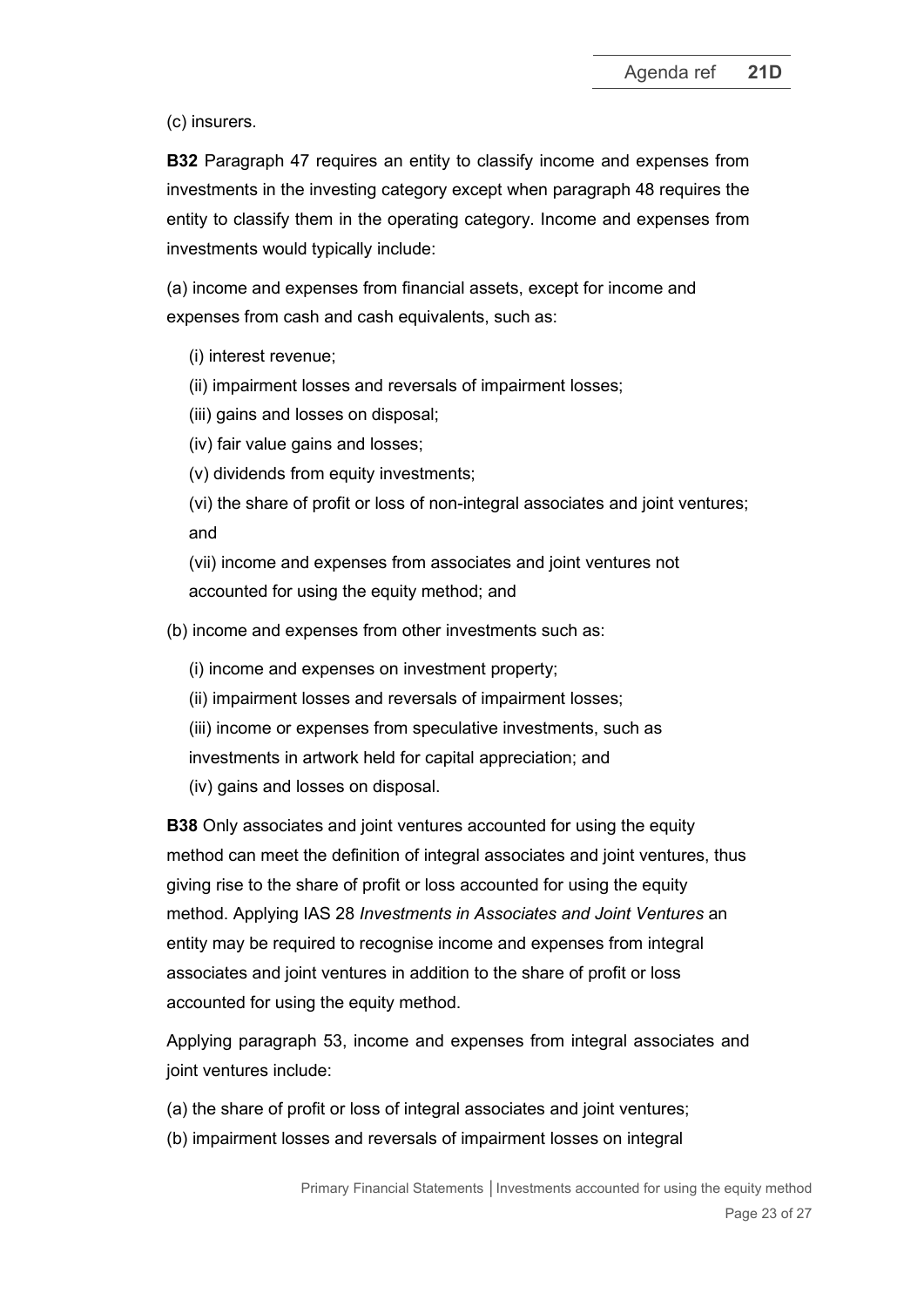associates and joint ventures; and

(c) gains or losses on disposals of integral associates and joint ventures.

**B78** In accordance with paragraph 104(b) subtotals similar to gross profit are not management performance measures. A subtotal is similar to gross profit when it represents the difference between a type of revenue and directly related expenses incurred in generating that revenue. Examples include:

(a) net interest income;

(b) net fee and commission income;

(c) insurance service result;

(d) net financial result (investment income minus insurance finance expenses); and

(e) net rental income.

**BC82** The Board considered whether to require entities to classify the share of profit or loss of integral associates and joint ventures in the operating category. Such an approach would be a response to the views of some stakeholders that entities may invest in integral associates and joint ventures in the course of their main business activities. However, it rejected this approach because many users of financial statements analyse the results of investments in associates and joint ventures accounted for using the equity method separately from the results of an entity's operating activities. Users explain that this is because:

(a) the equity method of accounting combines income and expenses that users would normally analyse separately, including financing expenses and income taxes.

(b) classifying the share of profit or loss of associates and joint ventures in the operating category would significantly disrupt users' analyses of operating margins. For example, the revenue line does not include revenue from associates and joint ventures.

(c) the entity does not control the activities of associates and joint ventures as it controls the other activities giving rise to income and expenses classified in the operating category and only exercises joint control over the activities of joint ventures.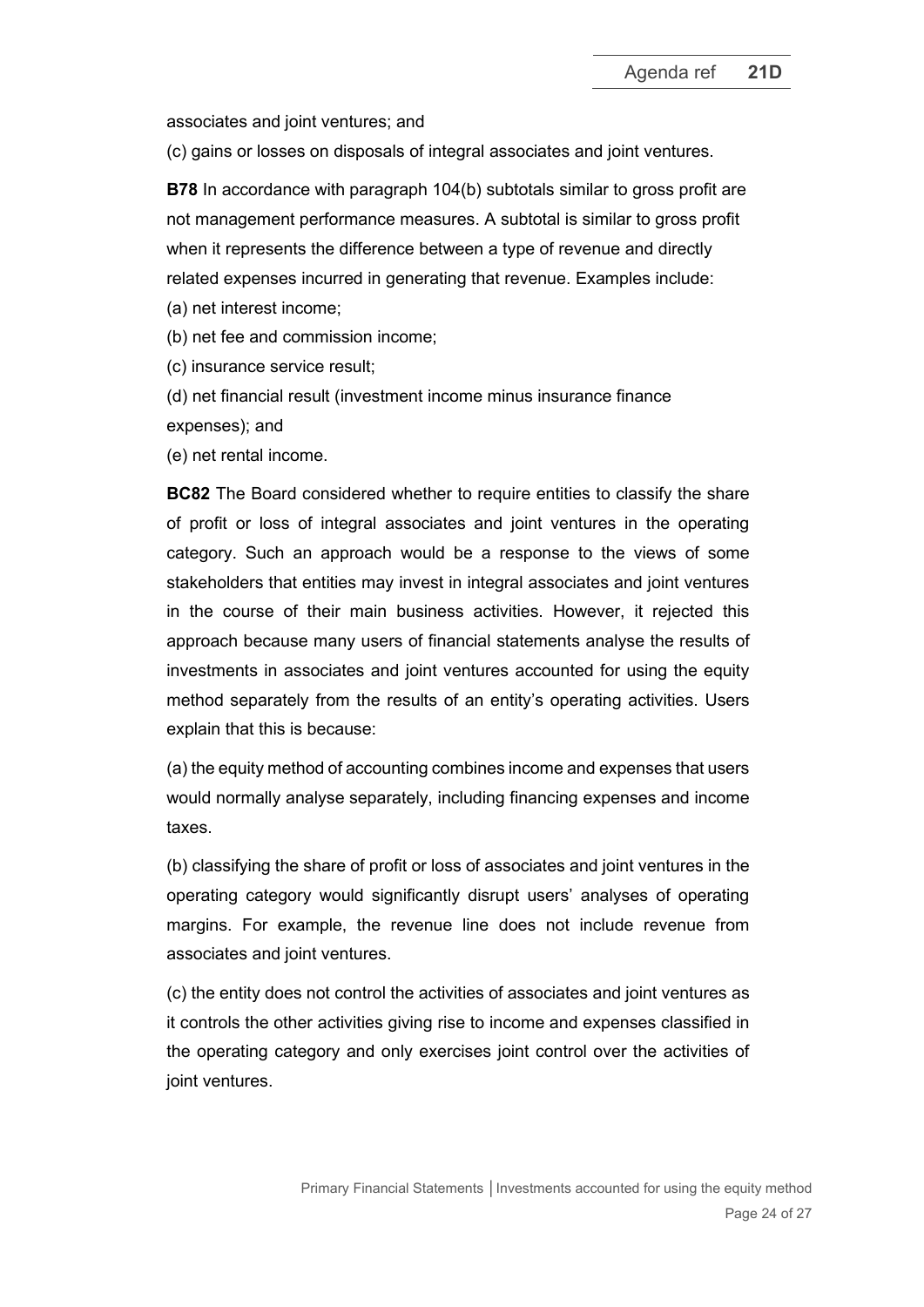## **Appendix C—Extracts from IFRS Accounting Standards**

 $C1.$ The paragraphs from IAS 28 are as follows.

> **18** When an investment in an associate or a joint venture is held by, or is held indirectly through, an entity that is a venture capital organisation, or a mutual fund, unit trust and similar entities including investment-linked insurance funds, the entity may elect to measure that investment at fair value through profit or loss in accordance with IFRS 9. An example of an investment-linked insurance fund is a fund held by an entity as the underlying items for a group of insurance contracts with direct participation features. For the purposes of this election, insurance contracts include investment contracts with discretionary participation features. An entity shall make this election separately for each associate or joint venture, at initial recognition of the associate or joint venture. (See IFRS 17 *Insurance Contracts* for terms used in this paragraph that are defined in that Standard.)

> **19** When an entity has an investment in an associate, a portion of which is held indirectly through a venture capital organisation, or a mutual fund, unit trust and similar entities including investment-linked insurance funds, the entity may elect to measure that portion of the investment in the associate at fair value through profit or loss in accordance with IFRS 9 regardless of whether the venture capital organisation, or the mutual fund, unit trust and similar entities including investment-linked insurance funds, has significant influence over that portion of the investment. If the entity makes that election, the entity shall apply the equity method to any remaining portion of its investment in an associate that is not held through a venture capital organisation, or a mutual fund, unit trust and similar entities including investment-linked insurance funds.

> **45F** IFRS 17, issued in May 2017, amended paragraph 18. An entity shall apply that amendment when it applies IFRS 17.

 $C2.$ The paragraphs from IFRS 9 are as follows.

> **4.1.4** A financial asset shall be measured at fair value through profit or loss unless it is measured at amortised cost in accordance with paragraph 4.1.2 or at fair value through other comprehensive income in accordance with paragraph 4.1.2A. However an entity may make an irrevocable election at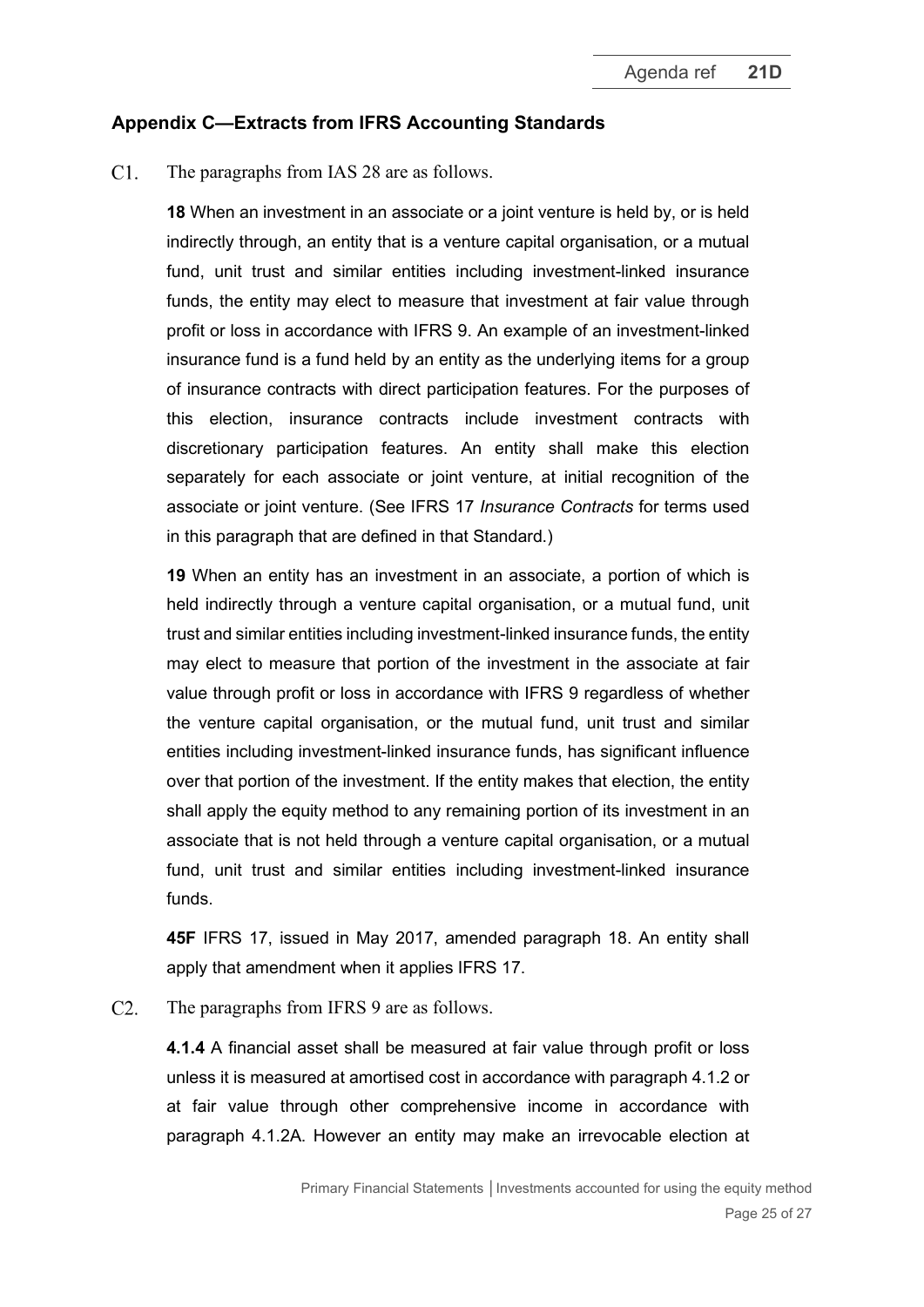initial recognition for particular investments in equity instruments that would otherwise be measured at fair value through profit or loss to present subsequent changes in fair value in other comprehensive income (see paragraphs 5.7.5–5.7.6).

**5.7.5** At initial recognition, an entity may make an irrevocable election to present in other comprehensive income subsequent changes in the fair value of an investment in an equity instrument within the scope of this Standard that is neither held for trading nor contingent consideration recognised by an acquirer in a business combination to which IFRS 3 applies. (See paragraph B5.7.3 for guidance on foreign exchange gains or losses.)

**B5.7.1** Paragraph 5.7.5 permits an entity to make an irrevocable election to present in other comprehensive income changes in the fair value of an investment in an equity instrument that is not held for trading. This election is made on an instrument-by-instrument (ie share-by-share) basis. Amounts presented in other comprehensive income shall not be subsequently transferred to profit or loss. However, the entity may transfer the cumulative gain or loss within equity. Dividends on such investments are recognised in profit or loss in accordance with paragraph 5.7.6 unless the dividend clearly represents a recovery of part of the cost of the investment.

 $C3.$ The paragraphs from IFRS 17 are as follows.

> **80** Applying paragraphs 41 and 42, an entity shall disaggregate the amounts recognised in the statement(s) of profit or loss and other comprehensive income (hereafter referred to as the statement(s) of financial performance) into:

> (a) an insurance service result (paragraphs 83–86), comprising insurance revenue and insurance service expenses; and

(b) insurance finance income or expenses (paragraphs 87–92).

**87** Insurance finance income or expenses comprises the change in the carrying amount of the group of insurance contracts arising from:

(a) the effect of the time value of money and changes in the time value of money; and

(b) the effect of financial risk and changes in financial risk; but